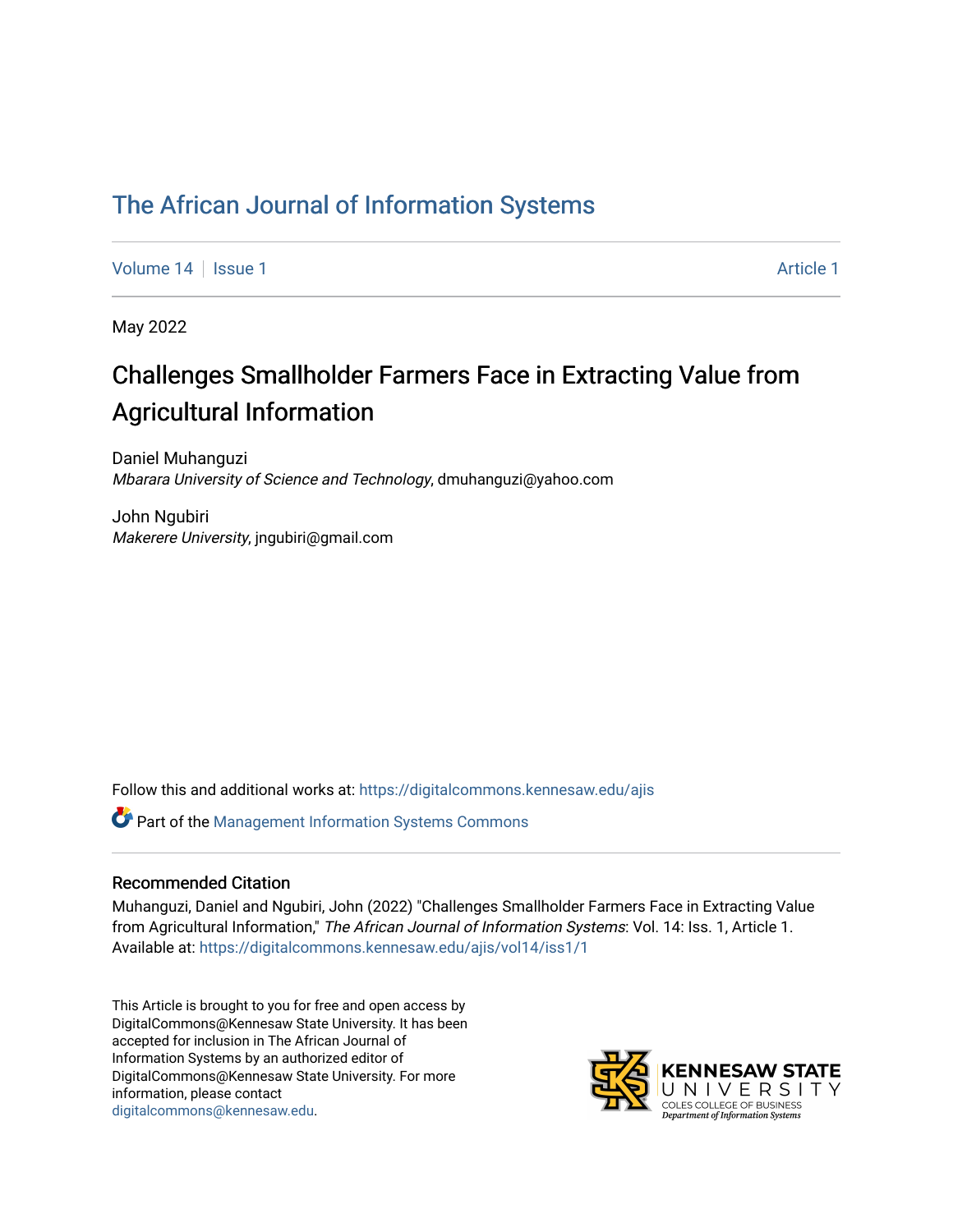

# **Challenges Smallholder Farmers Face in Extracting Value from Agricultural Information**

**Research Paper**

**Volume 14, Issue 1, May 2022, ISSN 1936-0282**

**Daniel Muhanguzi** Mbarara University of Science and Technology [dmuhanguzi@yahoo.com](mailto:dmuhanguzi@yahoo.com) 

**John Ngubiri** Makerere University [ngubiri@cit.ac.ug](mailto:ngubiri@cit.ac.ug)

(*Received June 2020, accepted February 2022*)

# **ABSTRACT**

Agricultural information can enhance smallholder farmers' knowledge and decision-making ability, where the ubiquity of ICTs has resulted in an exponential increase of ICT based agricultural information services. However, there is still poor utilization of agricultural information. This study examines challenges that impede smallholder farmers from deriving value from agricultural information despite availability of information services. A mixed-method research approach was employed to gather data from 200 farmers using semi-structured interviews, Likert scale surveys and five focus group discussions. The findings indicate that the challenges faced include low education levels, poor quality information, poorly designed information channels, and high cost of information access. Suggested strategies include training, improving design of information channels, stakeholder collaboration, translating information into local languages and interventions in accelerating use of ICTs. This study will be significant in implementation of impactful information dissemination initiatives. Subsequent research should be focused on investigating the effectiveness of the suggested strategies.

# **Keywords**

Information sources, information channels, human capital, personalisation, cordification.

# **INTRODUCTION**

Information and knowledge play a key role in enhancing agricultural productivity (Brhane et al., 2017). Access to the right information and knowledge can result into better decisions which consequently leads to improved yields and income (Asenso-Okyere & Mekonnen, 2012; Rehman et al., 2013). Access to market information can help farmers to know where to sell agricultural products, while price information can improve transport links and strengthen collective negotiations with buyers, information related to modern agricultural practices can improve yields, and weather information can help farmers deal with weather related uncertainties (Mbagwu et al., 2018; Siyao, 2012). Rapid innovations that lead to agricultural transformation are enabled by consistent exchange of information and knowledge between different stakeholders and farmers (Opolot, 2016).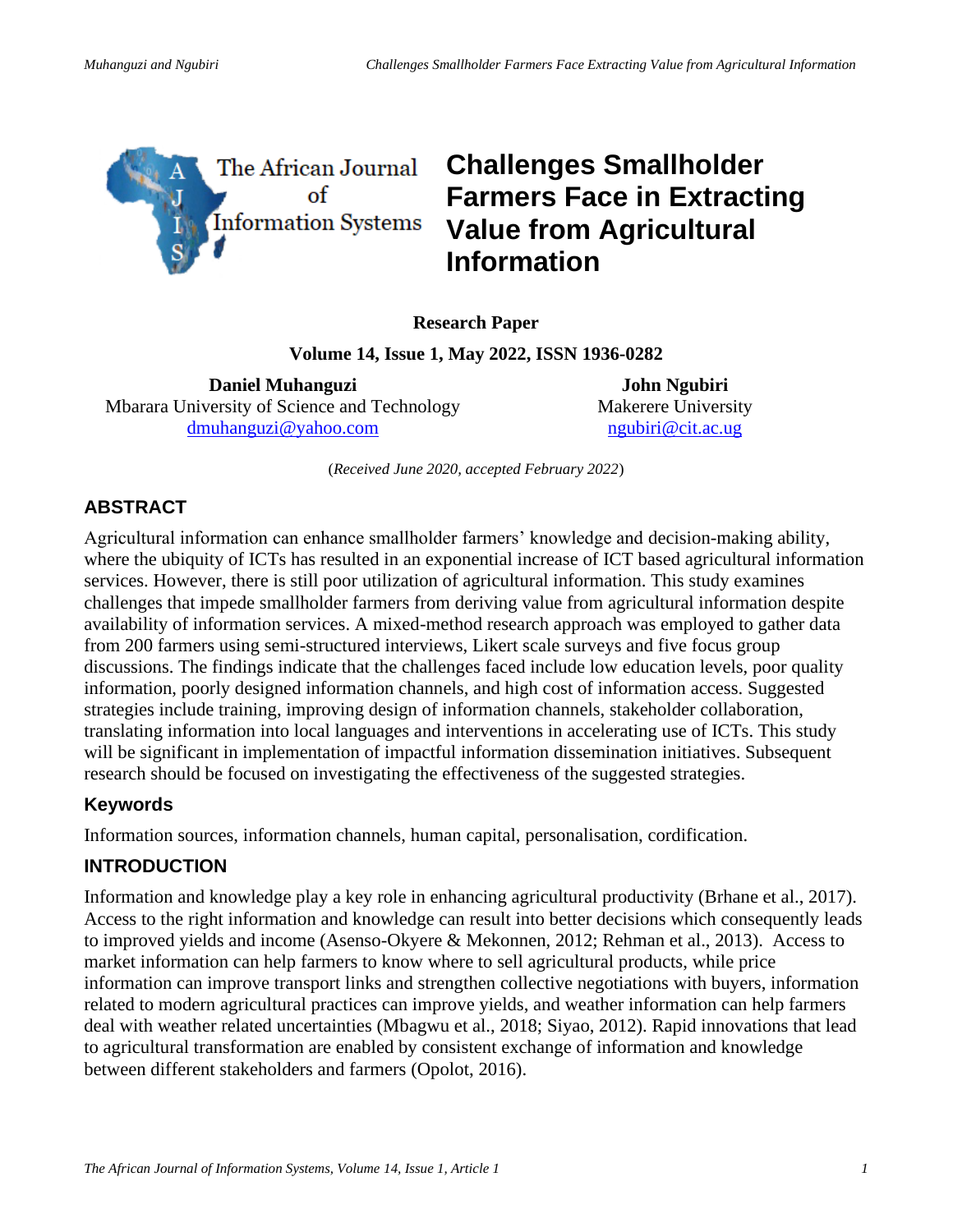In the developing economies of the world, such as the Pacific, East Asia and sub-Saharan Africa, more than 70% of farms are small-scale (Hoang, 2020). Agriculture in sub-Saharan Africa (SSA) is predominantly practiced by smallholder farmers on land mostly two hectares or less (Staatz & Dembele, 2008). Smallholder farmers represent 80% of all farms in SSA and contribute up to 90% of agriculture production (Wiggins, 2009; Alliance for a Green Revolution in Africa, 2014). In India, agriculture is practiced predominantly by small and marginal holding farmers with average land holdings of 0.38 hectares (Gururaj et al., 2017). Smallholder farmers receive improved agricultural information and knowledge from extension agents, research institutions, middlemen, and input dealers, mainly through physical interaction (Elly & Silayo, 2013). Traditionally, they receive agricultural information and knowledge from neighbors, family and friends through social engagements and direct observation (Lwoga et al., 2011). Information shared through social interactions include agronomic, market, and credit information (Anaglo et al., 2020). With the proliferation and ubiquity of ICTs especially mobile phones and internet, there has been an exponential increase in ICT based agricultural information services (Aker, Ghosh & Burrell, 2016; Mittal et al., 2010; Richardson, 2006). These services provide smallholder farmers with a wide range of agricultural information including market, weather, distribution, and agronomic information (Aker, 2011). For example, the government of Malawi through the Ministry of Agriculture uses Esoko platform to send text messages to farmers reminding them to listen to relevant radio programmes on agriculture. M-farm in Kenya provides subscribers with price information on various crops. Additionally, these services provide weather alerts, crop advice, and link buyers with sellers (Harris & Achora, 2018). In Chile, the DatAgro service delivers price, weather, and market information to farmers (World Bank, 2011). RML AgTech, formerly known as Reuters Market Light (RML), provides market prices, weather, and crop advisory services to farmers in India (Devalkar et al., 2018). ICTs have been hailed for their potential to transform the agricultural sector in developing economies by their ability to reduce search costs of information, provide more timely information, link buyers and sellers, and improve access to credit among other benefits (Aker et al., 2016; Harris & Achora, 2018).

Despite the availability of information from numerous information sources and interventions, agriculture in developing economies is still characterized by low productivity, due to poor access and low utilization of available agricultural information and knowledge (Fuglie et al., 2019; Kante et al., 2017; Krishna & Naik, 2017; Lwoga et al., 2010; Stilwell, 2010). Some studies attribute low access and low utilization of improved agricultural information and knowledge to challenges in rural areas, such as limited agricultural extension personnel, poor mobile phone networks, poor internet connectivity, and poor rural electrification (Barakabitze et al., 2015). However, there is no study that has attempted to examine challenges that hinder smallholder farmers from deriving value from the available agricultural information, which may also result into low access and utilization of agricultural information. Easdown and Starast (2004) and Siyao (2012) state that agricultural information is valuable to smallholder farmers if it is accessed, used, and understood, and if smallholder farmers are willing to seek it out. This creates a need for a study to explore challenges smallholder farmers face in extracting value from agricultural information and measures that can be used to avert these challenges to improve access and utilization of available agricultural information.

The main objective of this study, therefore, was to establish challenges that prevent smallholder farmers from extracting value from agricultural information, and also suggest strategies that can be used to enable smallholder farmers to extract more value from agricultural information. This study was grounded in the value of information and information-seeking behavior theories. Various information valuation methods were discussed, and a demonstration of how value can be measured in relation to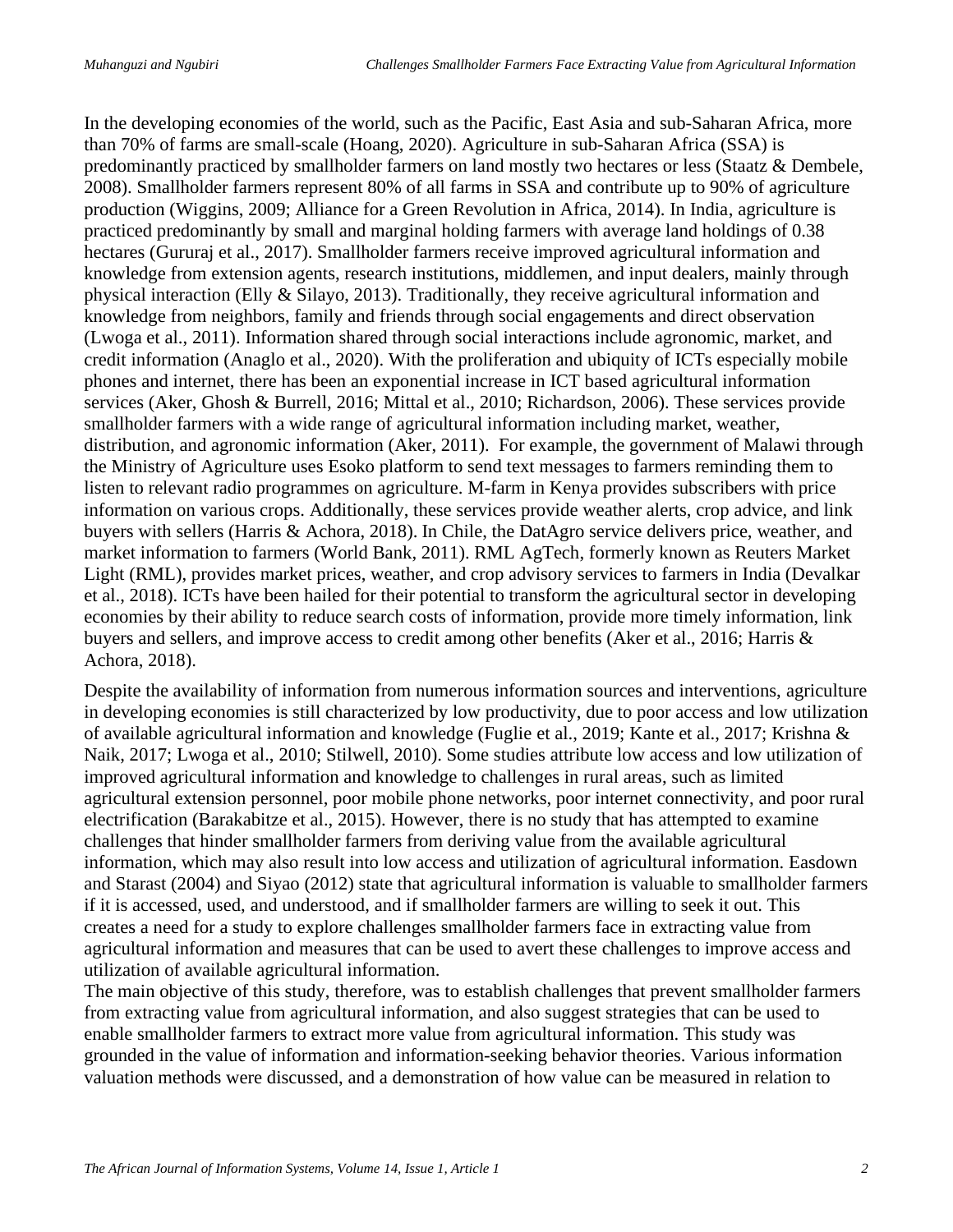agricultural information was made. The study also highlighted the process through which smallholder farmers extract value from agricultural information and factors that shape their value perceptions.

# **LITERATURE REVIEW**

In what follows, we review selected studies that attempt to explain the process of extraction of value from agricultural information, noting how this concept relates to information seeking and information use. The theoretical framework presented in Figure 1 is grounded in the value of information theory developed by Repo (1986) and information-seeking behavior theory drawing from the studies by Wilson (2006), Babu et al. (2012), and Rahman et al. (2020). These theories provided insights on smallholder farmer information needs, information sources and channels, information-seeking behavior, and the way in which smallholder farmers value agricultural information. This was significant in understanding challenges smallholder farmers face in extracting value from agricultural information.

#### **Figure 1**

*Theoretical Framework for Exploring Challenges Smallholders Face in Extracting Value from Agricultural Information*



The theoretical framework depicted in Figure 1 above indicates that the process of information value extraction begins with the recognition of a need, as perceived by a smallholder farmer (Wilson, 2006). A smallholder farmer may make demands upon formal systems or non-information functions guided by their information-seeking behavior (Rahman et al., 2020; Wilson, 2006). Information-seeking behavior is influenced by psychological, demographic, role-related and interpersonal, environmental, and source characteristics (Babu et al., 2012; Rahman et al., 2020; Wilson, 2006). A smallholder farmer may also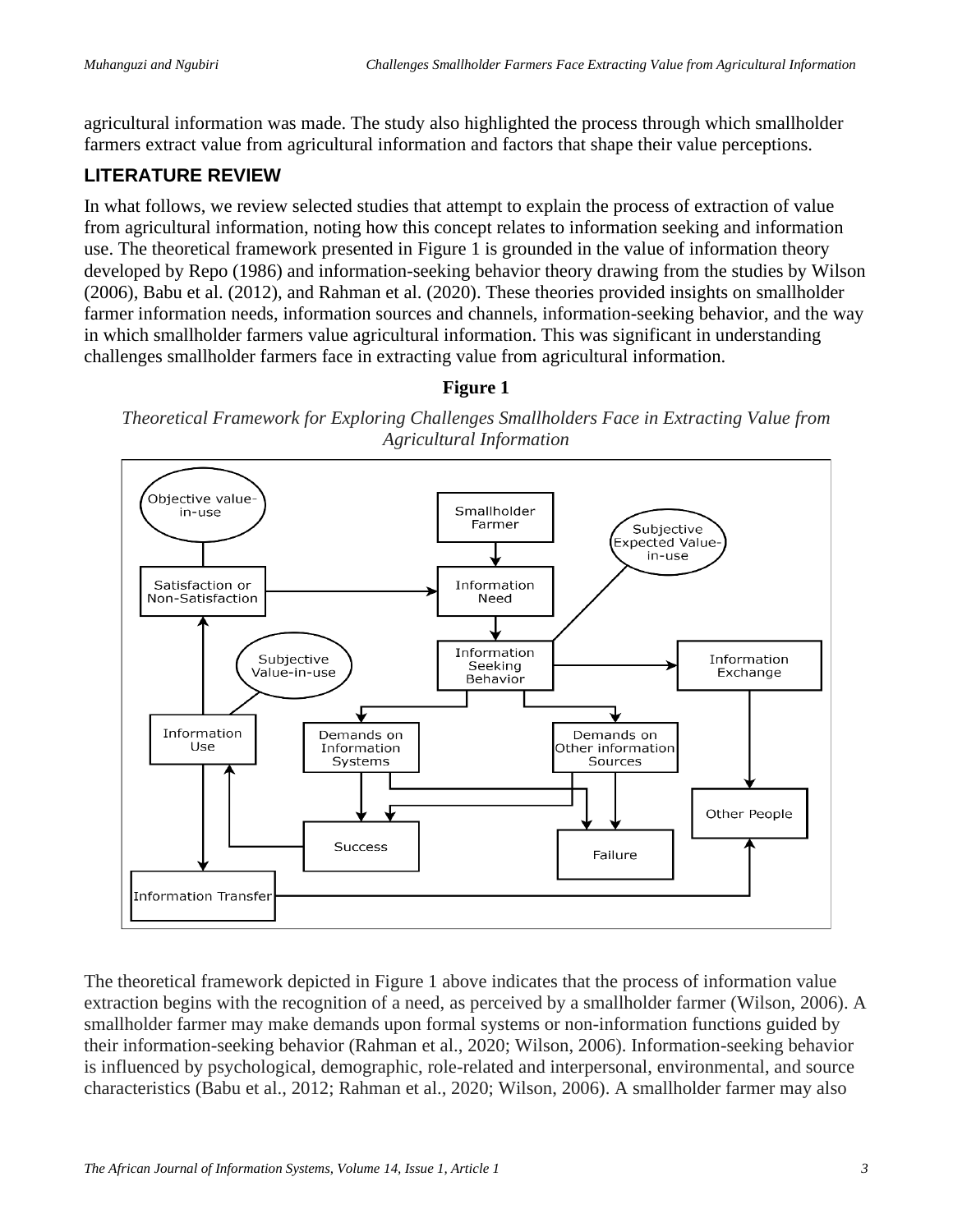seek information from other people indicated by "information exchange". The choice to select an information source is shaped by farmers' subjective expected value-in-use perceptions (Repo, 1986). A farmer may experience "failure" or "success" during the search endeavor. If the information is relevant to the information needs at hand, it will be applied. The opinions of individuals of the value of information, while being used in their work, is termed subjective value-in-use, according to Repo (1986). Information use may respectively satisfy or fail to satisfy a smallholder farmer's need and, if it satisfies an information need, the information will have provided objective value-in-use (Repo, 1986). If it does not satisfy a need, it may be recognized as being of potential relevance to the need of another person and, consequently, may be "transferred" to that person (Wilson, 2006).

## **Value of Information**

The term value is for the most part shaped by subjective perceptions, either qualitative or quantitative. Value interpretation according to Huatuco et al. (2001) falls into these categories: (i) cost reduction, which is the traditional view when measuring the value of information due to the quantitative nature of cost; (ii) a commodity in the marketplace which means information value is determined by market forces; (iii) information is valuable when it allows quality decision making; (iv) value of information depends on when, where, and in which format information is conveyed; and (v) the value information contributes in meeting the goals and objectives. Purohit et al. (2015) defines value of information as the difference in benefits or outcomes or profits in the presence or absence of information. The following studies highlight the ways in which the value of information has been measured.

## *Historical Cost Valuation*

Here, the information is valued based on the original cost of information acquisition (Moody & Walsh, 1999). The principle is that the asset value is estimated based on the cost at acquisition time. The assumption is that a firm, under normal circumstances, will only spend money to acquire an asset if it believes the economic benefits received can justify the costs. Information is represented by the costs of capturing, producing, or purchasing information (Moody & Walsh, 1999). The advantage of this is that costs for collecting information are quantifiable, but benefits are subjective, and the disadvantage is that undesirable results can be obtained if the historical cost method is used in its standard form, because it supports the creation of more information regardless of how it is used.

## *Valuation in Risk Perspective*

The information valuation for risk management assesses the appropriateness for controls and justification of budgets for information security management (Spencer, 2000). The motivating factors for this valuation approach are: (i) exclusive possession (Information remains valuable if it remains exclusive); (ii) utility (information is valuable if it remains useful to the organization); (ii) liability (the value of information depends on the ramifications if a trust is breached); (iii) convertibility (when information is representative for value that is convertible to other assets, the information should be valued to at least the conversion value); (iv) operational impact (the value of information is based on the impact the absence of the information and/or data could have on the organization).

## *Usage Over Time Valuation*

According to Chen (2005), this approach is based on two fundamental principles, namely that value is reflected through usage; and value changes over time. The valuation model is derived from two measurable and observable metrics, viz. usage and time. The model captures both the information value changes over time and the value differences between different information sets. The baseline model assumes that the past usage history serves as an indication of the importance of the information for the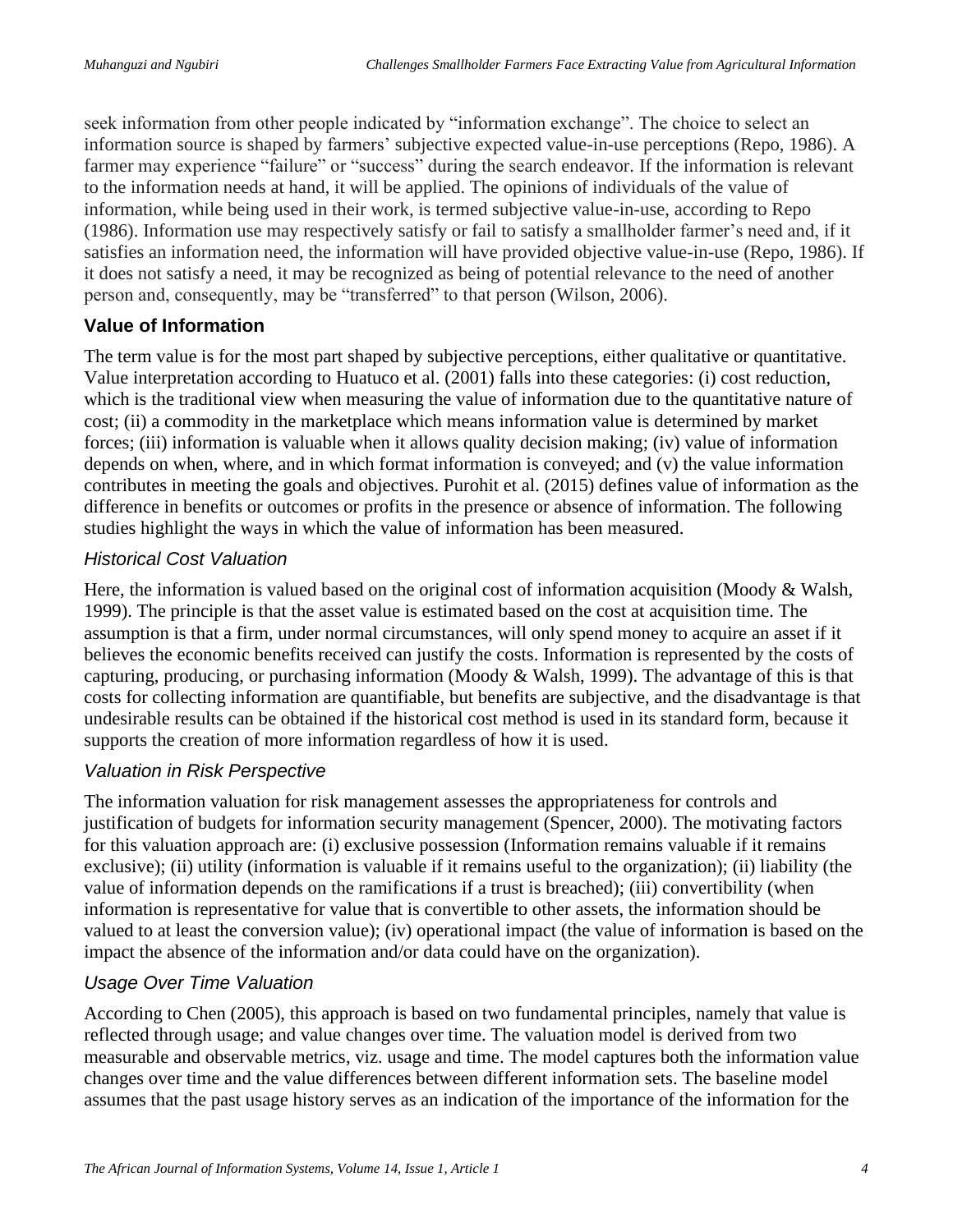present time. It indirectly infers the information value at present time by factoring in the recency (information is more valuable if it is used more recently) and the degree of the information usage (used more heavily than others). The model must combine both recency and degree of usage aspects, with strong bias towards one aspect or another.

#### *Utility Valuation*

Glazer (1993) states that valuing information based on its utility means that revenue generation based on the information that is used can be attributed to the value of information in part or whole. This methodology is based on the role of information as a component in the value chain (Glazer, 1993). From any given transaction between a firm and stakeholders, there is valuable information describing the transaction that took place or some related information that can be stored within the organization's data repositories. Glazer identifies three components of value that can be derived from these transactions, which are: (i) transaction information can aid in future selling/buying of complementary products; (ii) transaction information can contribute to more efficiency in future transactions; (iii) the transaction information can have an exchange or market value to a third party.

In the same fashion, the value of the exchange of information within the organization can be computed from its contribution to the reduction of production or operations cost. According to Glazer (1993), the sum of the information value that can be derived from these exchanges of information gives the total information value for the organization. One of the key benefits of Glazer's methodology is that it can assist companies in identifying information that is valuable but not been exploited for its value. The major weakness of this method is that the estimation of the value of information is both highly subjective, and time-consuming to assemble.

#### *Valuation Based on Information Use*

Repo (1986) developed an information valuation approach based on information use. According to Raban (2007), information is known as an 'experience good' meaning that it must be used before actual value unfolds. Information use refers to the application of the received information to enable continuation of an activity through making of decisions (Opolot, 2016). According to Oboko (2018), the value of information is determined through its use and depends on conditions such as accessibility, relevance, accuracy, and currency. Repo (1986) further states that valuation of information arises out of the process of use, with seeking of information in the knowledge work. This means that information can only be stated by the user of information while he is performing his knowledge-work task and from the results of the task. Repo (1986) stated that assessment of value due to information use constitutes three expressions of value, namely: user perceived value before information is used (subjective expected value-in-use); experience value (subjective value-in-use); and objective value-in-use (after information is used).

Subjective expected value-in-use is based on past experiences and/or expectations of the information products and services available. On the other hand, subjective value-in-use of information is based on opinions of individuals of the value of information while being used in their work. Objective value-inuse of information is based on the value of real effects the information has had on a task, and its results.

Repo's approach is appropriate for the valuation of agricultural information, because each smallholder has unique information needs, where consequently, the choice to use information or select an information source is influenced by subjective preferences and value perception when seeking for information, when using information, and after information is used (Brhane et al., 2017; Raban & Rusho, 2018). Relatedly, Easdown and Starast (2004) and Siyao (2012) state that agricultural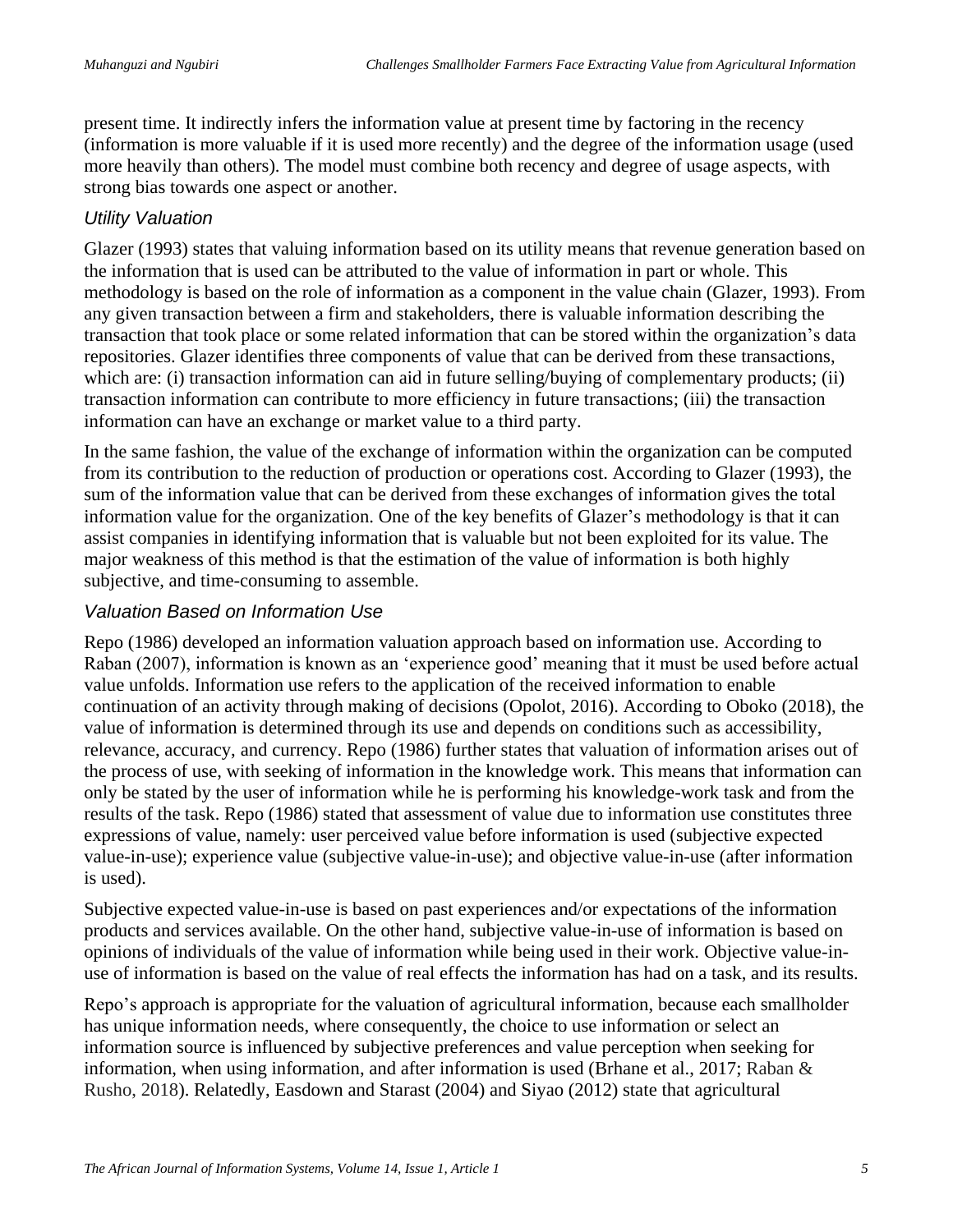information is valuable to smallholder farmers if it is accessed, used, understood, if smallholders are willing to seek it.

## **Information Value Extraction**

#### *Information Needs*

Information value extraction begins with the realization that a smallholder farmer's personal knowledge is inadequate to satisfy a goal that needs to be achieved (Rahman et al., 2020). Farmers' information needs according to Visakhi & Srivastava (2002) include field acquisition, agricultural inputs, agricultural technology, agricultural credit, agricultural marketing, and food technology. Several studies have been carried out to identify the information needs of smallholder farmers in developing economies. In Bangladesh, India, Sri Lanka and Thailand, smallholder farmers need information on fertilizers, market prices, and pesticides (Lokanathan & Kapugama, 2012). In the Iringa District of Tanzania, Elly and Silayo (2013) reported that 70% of smallholder farmers require information about crop and livestock husbandry, marketing, funding options, and value addition. Cassava farmers of River State, Nigeria require information related to the procurement of planting materials, produce price and loan facilities for sustaining their farming activities (Aziagba & Okede, 2011). For this reason, in order to satisfy these information needs, a farmer may engage in information seeking.

#### *Information Sources and Channels Used by Smallholders*

Information needs also create an awareness of information sources and channels, which motivates a farmer to examine the various information sources and channels. Several studies have been conducted to explore information sources and channels used by smallholder farmers in developing economies (Rahman et al., 2020). Sources of agricultural information of smallholder farmers of Bangladesh, India, Sri Lanka, and Thailand were self-knowledge, family and friends, government extension workers, input suppliers, traders, and collectors and mass media according to Lokanathan and Kapugama (2012). Cassava farmers of Nigeria preferred information from colleagues, extension workers, agricultural institutions, news media, and banks (Aziagba & Okede, 2011). Rural farmers in the Iringa District of Tanzania received agricultural information through interpersonal communication, social gathering, farmers' groups or associations, village or cell leaders, cell phones, input suppliers or agro-dealers, extension workers, and radios, public addressing systems, agricultural exhibitions, reading on village sign boards, and NGOs, respectively (Elly & Silayo, 2013). Most smallholder farmers in Zambia relied on personal experience and informal social networks (family, friends, neighbors, and colleagues) to meet their information needs (Kaniki, 2001; Rahman et al., 2020).

#### *Information-Seeking Behavior*

The variation of information needs causes users to exhibit different information-seeking behaviours (Morville & Rosenfeld, 2007). In a study done by Oboko (2018), smallholder farmers decide to use or seek agricultural information only when their information needs are properly aligned with their information-seeking behavior. Information-seeking behavior refers to those ways in which smallholder farmers articulate their information needs, seek, evaluate, select and use information (Dervin, 1998; Kari, 1998). Information-seeking behavior involves personal reasons for seeking information; the kinds of information which are being sought; and the ways and sources by means of which necessary information is sought (Nwone & Mutula, 2018; Oboko, 2018). According to Kopiyawattage et al. (2018), information-seeking behavior is associated with finding the right information sources, information-seeking strategies, and characteristics of information. Information seeking starts when an individual smallholder farmer recognizes an inadequacy in his/her knowledge that needs to be resolved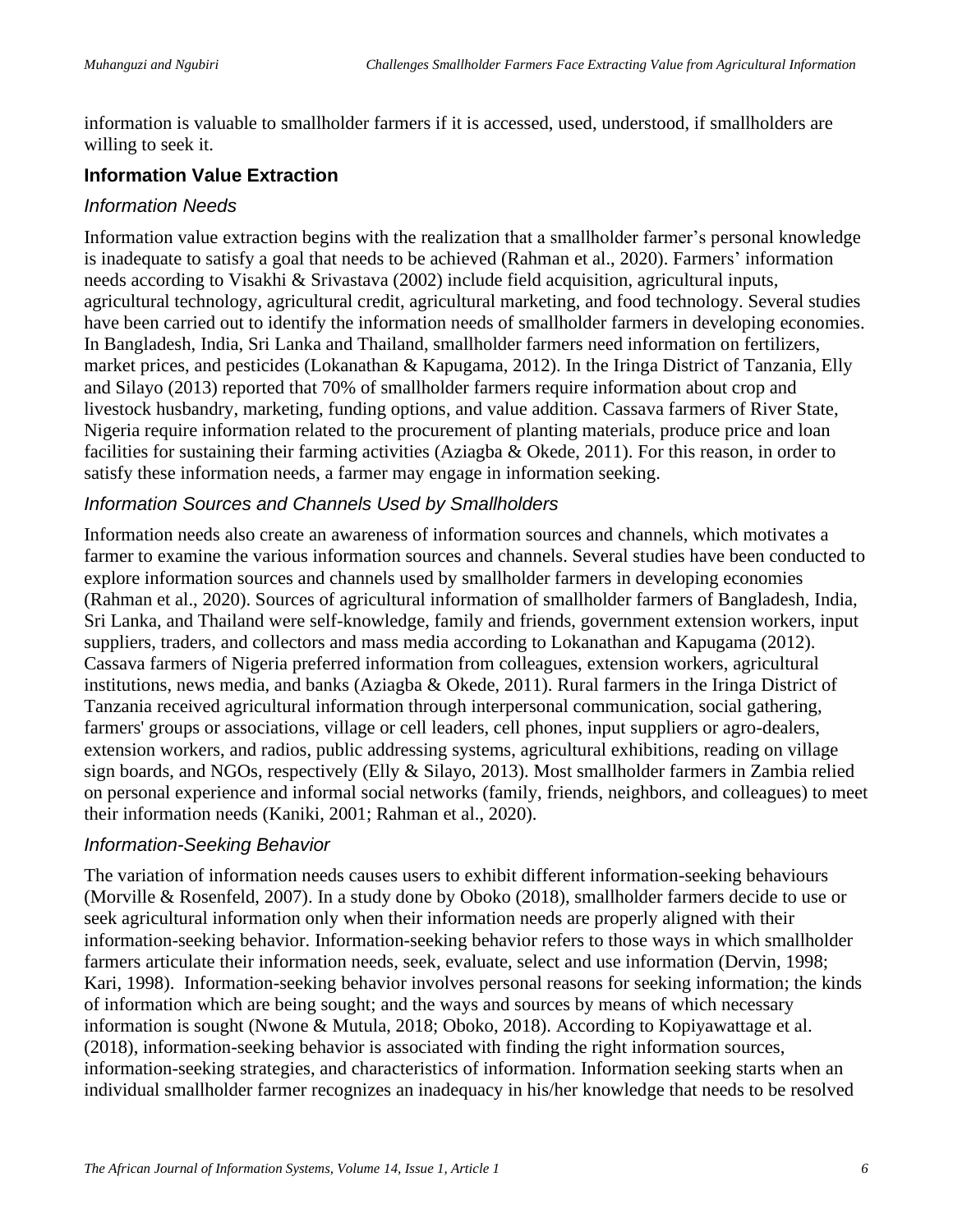in order to deal with a problem and decides to seek information to fill the inadequacy (Brhane et al., 2017). This study adopts the terms "information seeking" and "information use" as processes through which value is extracted or derived from information. Information seeking and information use are also related to Repo's (1986) subjective expected value-in-use; subjective value-in-use; and objective valuein-use. Similarly, Easdown and Starast (2004) and Siyao (2012) state that agricultural information becomes valuable to smallholder farmers only if it is accessed, used, understood, if smallholders are willing to seek it.

#### *Factors that Influence Choice of Information Sources, Information-Seeking Strategies and Information*

Factors that may influence choice of information sources, information-seeking strategies, and information include information quality, level of education and training, design of information channels, and cost of access among others. The higher the information quality, the more preferable this information will be (Zimmer et al., 2007). Information quality is related to the characteristics of content (Kante et al., 2017). Kaddu (2011) also argued that the value of information highly depends on the quality of information. Information quality implies reliability, relevance, timeliness, comprehensiveness, specific accuracy, and trustworthy source (Yap et al., 2020).

Level of education and training also shape demand for specific types of information services (Agwu & Adeniran, 2009; Daudu et al., 2009; Jenkins et al., 2011; Mahindarathne & Min, 2019; Opolot, 2016). Information users with high levels of education and training are more likely to seek and make use of less-refined, less-finely targeted information, more publicly provided information, and rely more frequently on formal information channels. In contrast, those who have low levels of education and training seek and use more heavily processed information and rely more intensively on commercial intermediaries and informal sources. Yap et al. (2020) states that low levels of education and training are also associated with low awareness of information sources, and lack of information search skills.

Information seeking and information use can also be shaped by the cost of information and information sources or channels. Prior empirical studies (Yap et al., 2020; Zimmer et al., 2007) argued that information seekers tend to minimize the access cost, and use the most convenient and cheapest sources, thus, where as a result, accessible information sources are used more frequently.

Design of information channels is also an important factor that shapes value perceptions of information seekers. Poorly designed information channels can negatively affect users' interaction and experience with a given information source, thereby explaining why smallholder farmers may not fully engage with ICT-based agricultural information services (Aker et al., 2016; Kante et al., 2017; Mahindarathne & Min, 2019; Wyche & Steinfield, 2016). These factors were important in understanding challenges smallholder farmers face in extracting value from agricultural information.

# **METHODOLOGY**

To address the research question, the study adopted a convergent parallel mixed methods design, which triangulates various research instruments during the analysis and interpretation phase (Creswell & Creswell, 2017; Leedy & Ormrod, 2005). The qualitative approach was the main approach, because it entails studying human action in their natural settings (Creswell & Creswell, 2017). The quantitative approach enabled the researcher to use descriptive statistics to analyse patterns that emerged from examining data. Qualitative data was collected using semi-structured interviews and supplemented with data elicited from focus group discussions. This was done in a single data collection phase also known as concurrent design (Creswell & Plano-Clark, 2017). Quantitative data was collected through the closed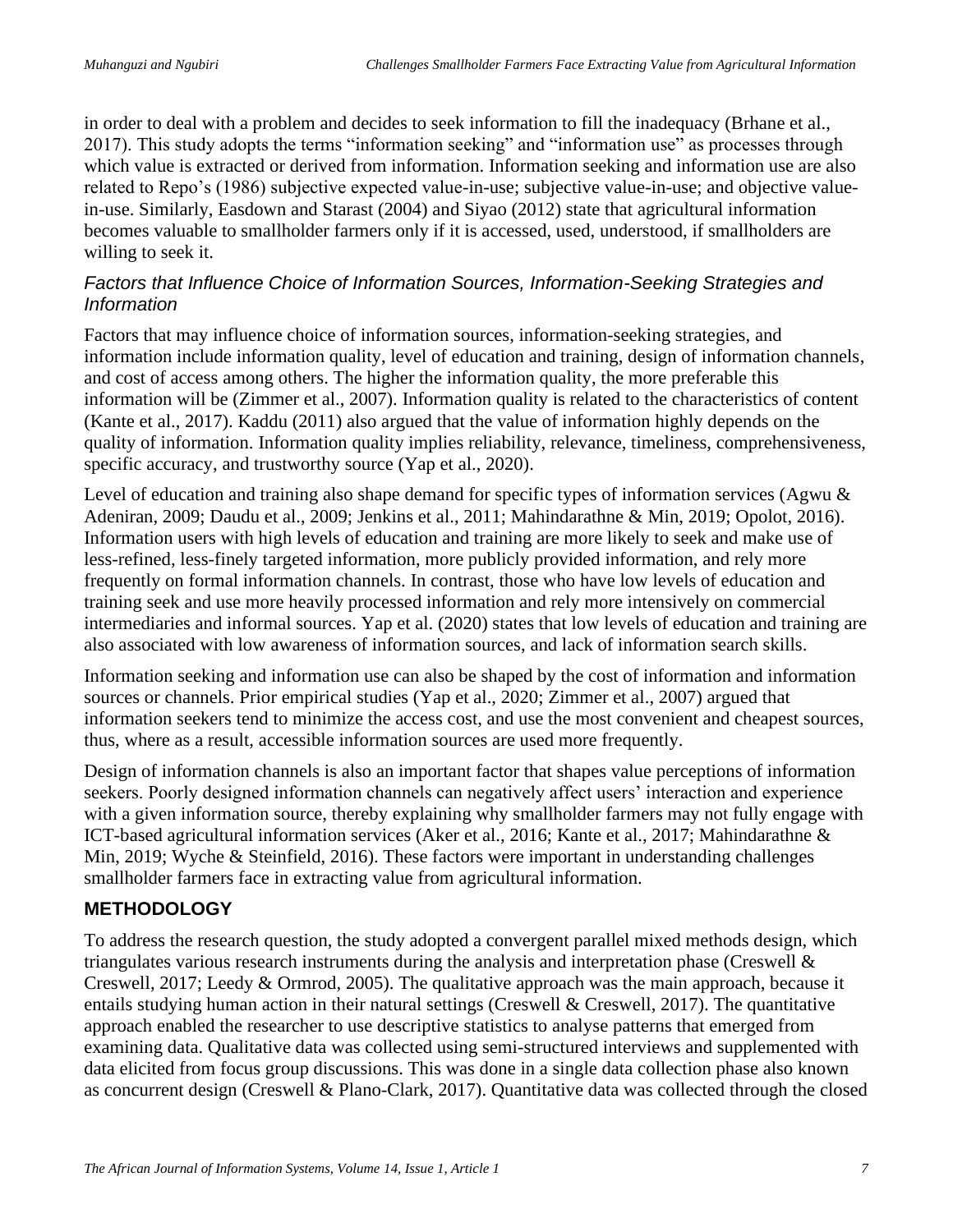questions that were integrated in the semi-structured interviews. A detailed literature review was conducted and questions were developed from themes that emerged from literature. The themes included: demographics, information quality, design of information channels, and cost of information.

To determine the challenges faced in extracting value from agricultural informtion, respondents were asked to state the degree to which the challenges impede them from extracting value from agricultural information using a four point Likert-scale. A short survey was administered towards the end of the interview in order to assess the respondents perceptions of various characteristics of information and information channels.

A study sample was taken from six villages in three districts in Uganda that were purposively selected. These districts and villages include Wakiso (Sanda and Sserinya), Kabarole (Mabaale and Kinyamangi), Mityana (Kagundu and Kakindu). The two districts of Wakiso and Mityana were purposively selected due to their proximity to the capital city which implies that they are likely to interact with numerous sources of information, practice mixed farming, and were also likely to produce a variety of crops and animals due to high food demands from the city. Kabarole District was selected to have a representative district that is not close to the city and has a high concentration of smallholder farmers that practice mixed farming.

Purposive sampling involves selection of sampling units from a part of the population likely to contain the most information on the characteristics of interest to the researcher (Guarte & Barrios, 2006). It may allow the researcher to target sample populations likely to provide information of most relevance to the research questions.

Simple random sampling was used to select the respondents for the interview from each of the six villages across the three districts. A total of 35 respondents was expected from each village making a total sample size of 210 respondents. However, a total of 200 respondents turned up for the interviews from across the three districts. Kabarole District saw 58 respondents, Mityana 70 respondents, and Wakiso 72 respondents. According to Israel (2012), a sample size greater or equal to 20 can yield meaningful results in a survey study. The identification of the study respondents was based on consultations made with district agricultural officers in the respective study districts in order to cover a wide array of smallholder farmers characteristics, such as level of education, gender, and age. In order to reduce bias, together with the agricultural officers, two farmer groups from each district were requested to randomly choose smallholder farmers to participate in the study. The farmer groups include Balandiza Kimeze Group (SSerinya Village), Mende Farmer's Development Group (Sanda Village), and Mabaale Tukole Farmer's Group (Mabaale Village). Kinyamangi Farmer's SACCO (Kinyamangi Village), Zibulatude Farmer's Group (Kagundu Village) and Harari Kabaka Mumuli Farmer's Group (Kakindu Village). The sample was easily accessible and organised although traditionally semi-structured interviews can not be used to achieve a representative sample.

Respondents who volunteered in focus group discussions were selected using a snowballing technique, with the help of smallholder farmers that participated in the interviews. A total of 60 respondents participated in the focus group discussions, with at least 10 participants per session. Two focus group discussions were conducted in each district. The focus group discussions and interviews continued until the researcher observed repetions in arguments and that data saturation had been reached (Teddlie & Tashakkori, 2009). Quantitative and qualitative data were analyzed separately, using SPSS version 23 and NVIvo respectively, and were then combined to compare and validate the findings. Qualitative data was analyzed iteratively through reflections to ensure that the themes presented an accurate picture of what was recorded. Some of the qualitative themes from literature were also transformed into counts,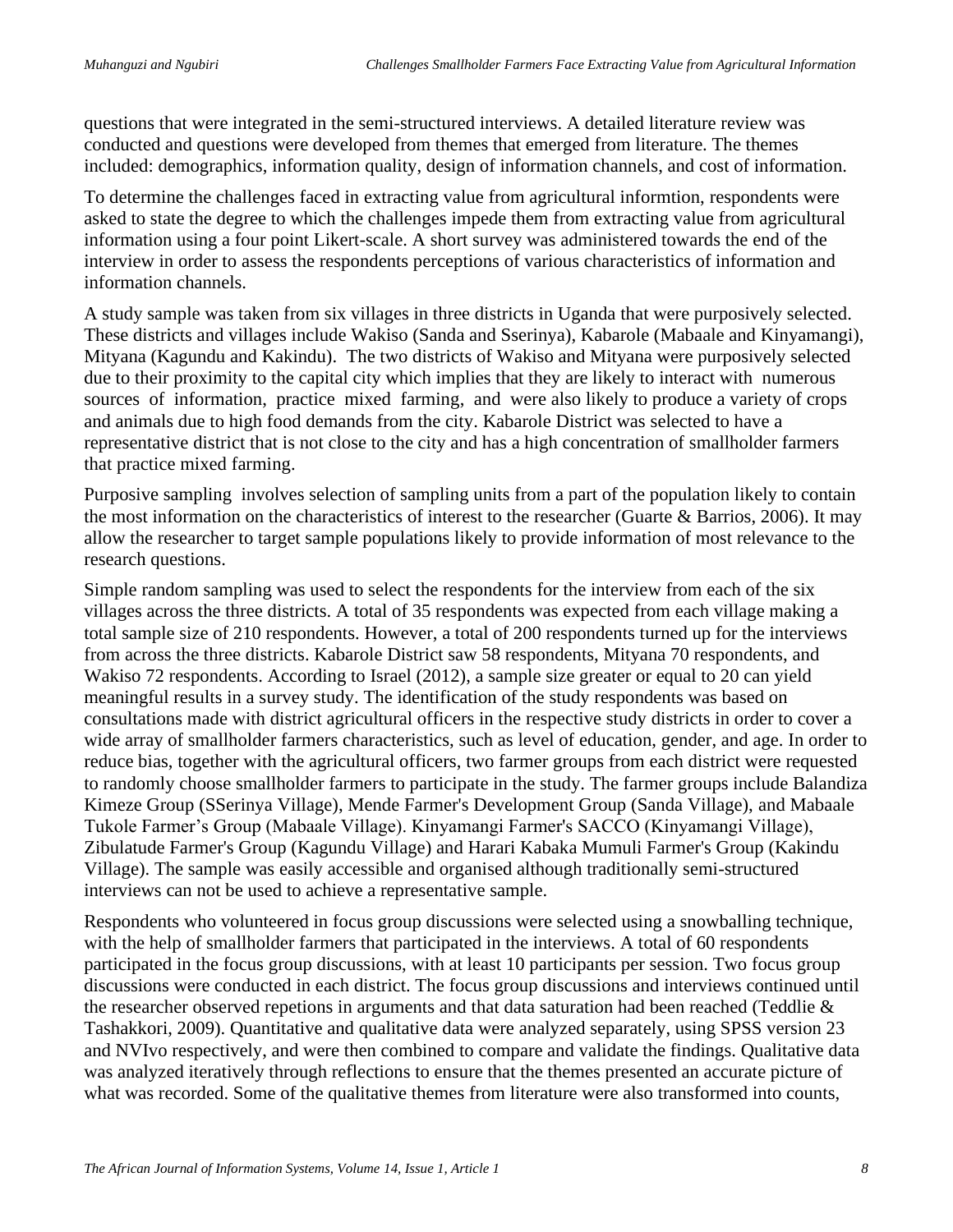and these counts were used in descriptive statistical analysis. Likert-scale type data was analyzed and means generated. Means of 2.50 or above were classified as major challenges or negative perceptions while means below 2.50 were categorized as neither challenges, nor positive perceptions.

## **RESEARCH FINDINGS AND DISCUSSION**

#### **Profile of Respondents**

Table 1 shows the demographic and social economic characteristics of smallholder farmers. The survey comprised of 200 respondents. Kabarole District constituted 58 respondents, Mityana District constituted 70 respondents, and Wakiso District constituted 72 respondents. The results show that 123 (61.5%) respondents were women and 77 (38.5%) were men. A majority of respondents were between the ages of 31 and 40 (69 or 34%). Respondents who were 30 years and below comprised 23% (46) of the total number. The rest of the respondents were above 40 years of age with 40 and 50 years, constituting 21% (42) and above 50 years constituting 21.5% (43). This is consistent with the study by (Livingston et al., 2011), which found that the majority of smallholder farmers are women, with 47% (94) of respondents owning 1 to 5 acres of land.

| nesponuenis Economic Characteristics |     |      |
|--------------------------------------|-----|------|
| <b>Characteristics</b>               | N   | (%)  |
| Sex                                  |     |      |
| Female                               | 123 | 61.5 |
| Male                                 | 77  | 38.5 |
| Age                                  |     |      |
| Below 30                             | 46  | 23.0 |
| $31 - 40$                            | 69  | 34.0 |
| $40 - 50$                            | 42  | 21.0 |
| Above 50                             | 43  | 21.5 |
| Land Acreage                         |     |      |
| Below 1                              | 88  | 44.0 |
| $1 - 5$                              | 94  | 47.0 |
| Above 5                              | 18  | 9.0  |
| Mobile Phones                        |     |      |
| With Mobile Phones                   | 182 | 91.0 |
| <b>Without Mobile Phones</b>         | 18  | 9.0  |

#### **Table 1**

*Respondents Economic Characteristics*

Those that owned less than one acre of land comprised 44% (88) of the total number of respondents; the rest of the respondents, that is 9% (18), owned above 5 acres of land; 88.5% (177) of respondent practiced mixed farming; those that grew crops only numbered 15 (7.5%) and those that reared animals only numbered 8 (4%). This is consistent with literature, which describes the nature of smallholder farmers in sub-Saharan Africa in terms of their acreage size and type of farming (Wiggins, 2009). A majority of respondents (88%) grew bananas. Beans represented 70% of cases. Other common crops that were grown include coffee with 65% of cases, maize with 65.5%, cassava with 65.5%, and tomatoes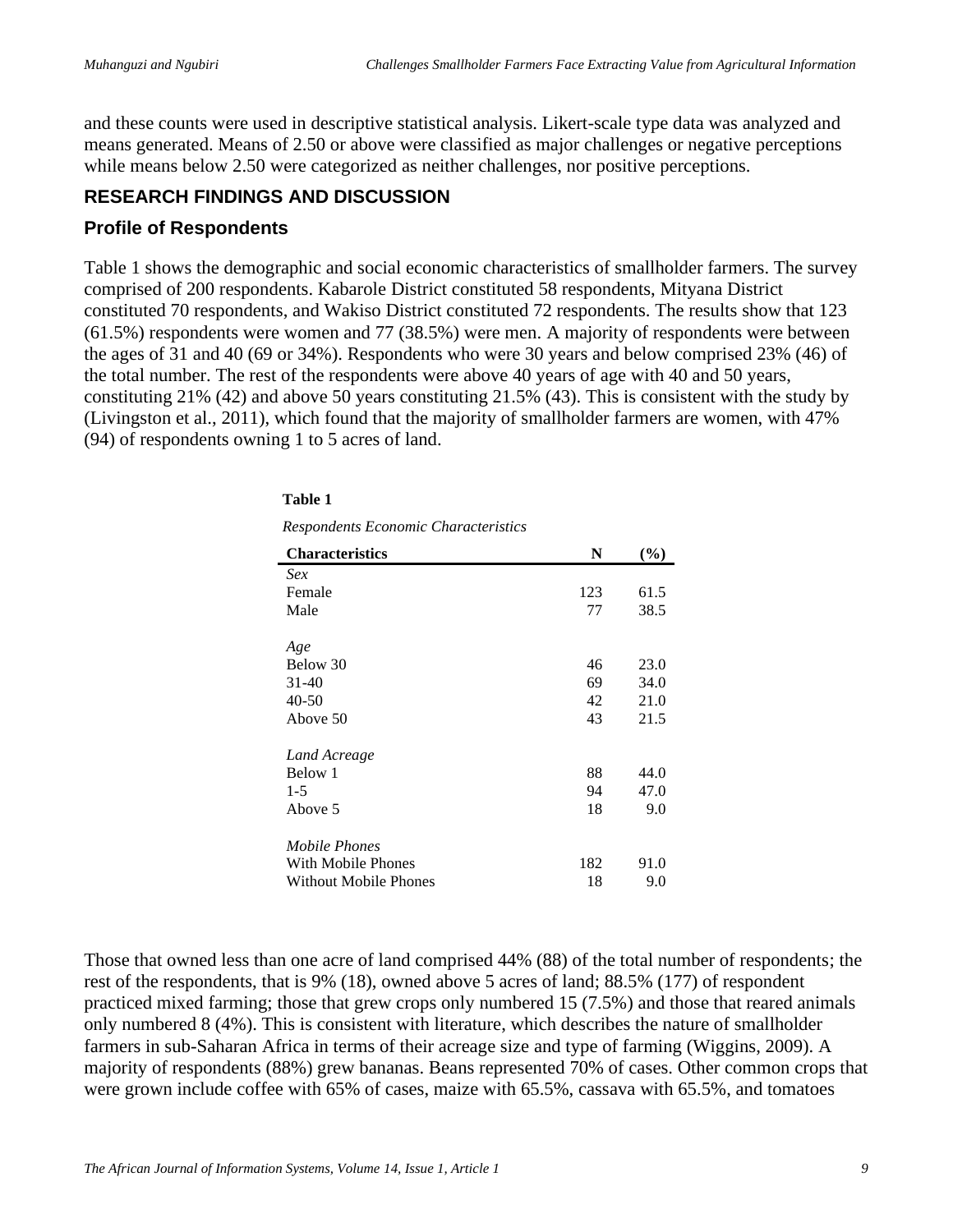with 37.6% of cases. The crops that were grown least included millet (6.2%), watermelon (10.8%), and cashew nuts (14.9%), pineapples (5.2%), potatoes (5.2%), groundnuts (1%) and vegetables (3.1%). Pigs and chickens were reared the most, comprising of 72.7% of cases and 71.6 % of cases, respectively. Goats and cattle were also common in smallholder farming communities comprising 49.7% and 36.6% of cases, respectively. Fish and sheep were not common amongst smallholder farmers, constituting (3.8%) and (2.2%), respectively. Sixty smallholder farmers participated in the focus group discussions, with women comprising 61.7% (37), and men 38.3% (23). A majority 91% (182) of respondents had mobile phones and of those, 37.9% were smart phones.

#### **Challenges Faced in Extracting Value from Information**

Table 2 summaries the challenges smallholder farmers face in extracting value from agricultural information. The findings revealed that the major challenges faced include low levels of education ( $M =$ 3.14); poor quality information (M = 2.70); poor design of information channels (M = 2.80); and high cost of information  $(M = 3.10)$ .

#### **Table 2**

| Challenges Smallholder Farmers Face in Extracting Value from Agricultural Information |  |  |  |
|---------------------------------------------------------------------------------------|--|--|--|
|                                                                                       |  |  |  |

| Challenges faced in extracting value from agricultural information | <b>Mean</b> |  |  |
|--------------------------------------------------------------------|-------------|--|--|
| Low levels of education and training                               | 3.14        |  |  |
| Poor quality information                                           | 2.70        |  |  |
| Poor design of information channels                                | 2.80        |  |  |
| High cost of information                                           | 3.10        |  |  |

## *Low Levels of Education and Training*

The findings in Table 3 show that a majority of respondents have low levels of education with ordinary and primary levels constituting 68% (136) of the total sample. During the interviews, 23.5% (47) respondents had received some form of agricultural training, while 76.5% (153) did not have any form of agricultural training. Most respondents obtained agricultural information from diverse sources although they preferred information from local and informal sources mainly family, friends and farmer groups. Agricultural information from family and friends comprised 90.4% cases (178), farmer groups with 61.4% cases (121), radio and television with 52.3% cases (103), extension agents with 51.3% cases (101), middlemen with 49.4% cases (95), non-governmental organisations (NGOs) with 44.7% cases (88), print media including newspapers with 23.9% cases (47), research institutions with 21.8 cases (43) and internet with 15.7% cases (31).

#### **Table 3**

*Level of Education and Gender Distribution*

| <b>Education</b>      |        | <b>Gender</b> |       |  |  |  |
|-----------------------|--------|---------------|-------|--|--|--|
|                       | Female | Male          |       |  |  |  |
| Primary               | 39.8%  | 27.3%         | 35.0% |  |  |  |
| <b>Ordinary Level</b> | 30.9%  | 35.4%         | 33.0% |  |  |  |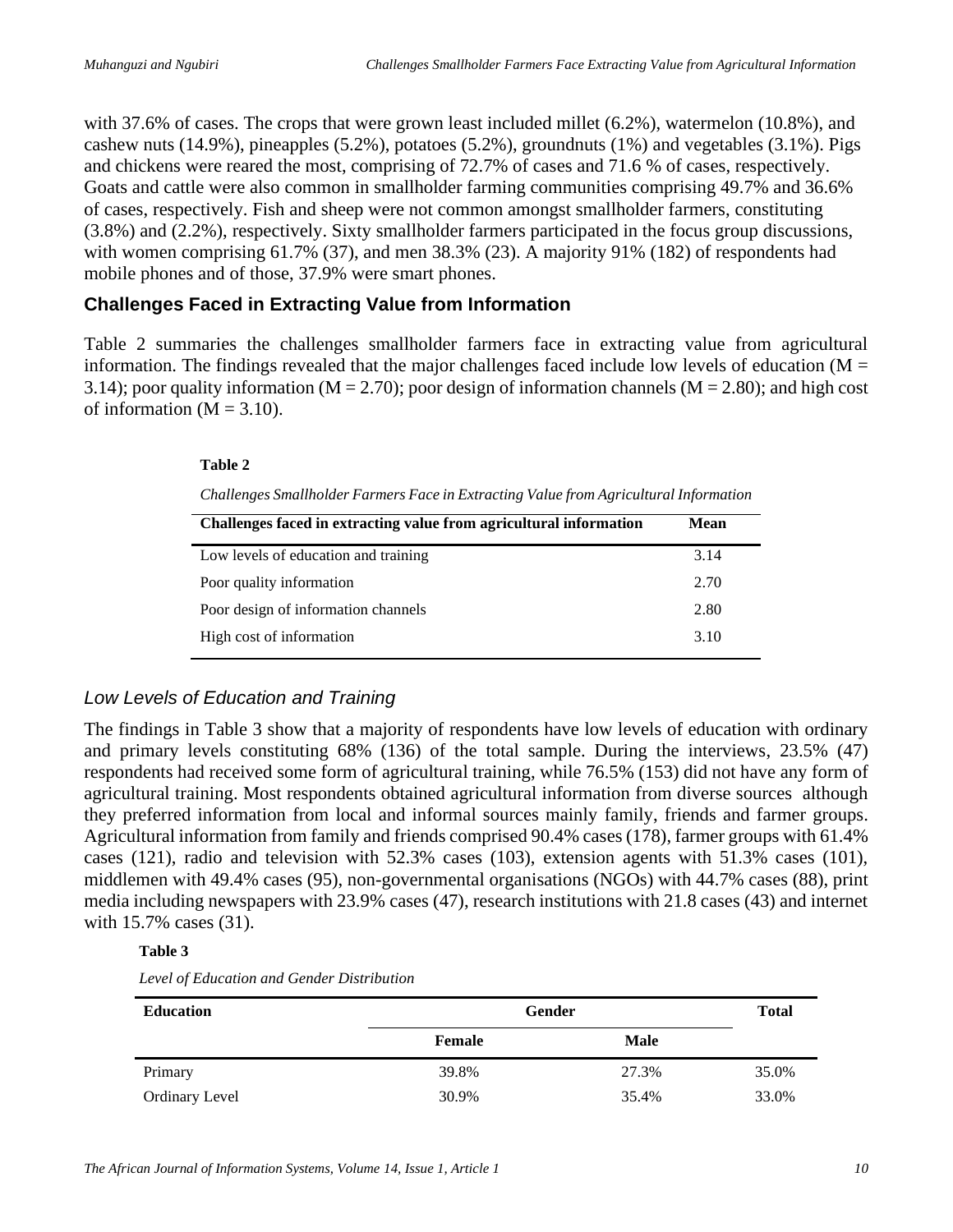| <b>Education</b>      | <b>Gender</b> | <b>Total</b> |         |
|-----------------------|---------------|--------------|---------|
|                       | Female        | <b>Male</b>  |         |
| <b>Advanced Level</b> | 11.4%         | 9.1%         | 10.5%   |
| Diploma               | 4.1%          | 9.1%         | $6.0\%$ |
| <b>Bachelors</b>      | 3.3%          | 7.8%         | 5.0%    |
| Post-graduate         | $0.0\%$       | 1.3%         | 0.5%    |
| No formal education   | 10.6%         | 9.1%         | 10.0%   |
| <b>Total</b>          | 100.0%        | 100.0%       | 100.0%  |

During interviews, respondents were asked to state why informal sources of information were their prefered choice. All respondents are cited here verbatim. One respondent said:

Information from family and friends is easy to understand, compared to information from other sources. When I am faced with a difficult problem, I reachout to a friend in my village and they breaks down the solution for me in simple relatable terms.

Findings show that most respondents interviewed had limited skills and training needed to seek and utilise information from exogenous information sources. For example, some respondents said they were not well-versed in using mobile phones and internet to obtain agricultural information. They acknowledged that they had seen some highly educated smallholder farmers use the internet to seek agricultural information, but believed that such technologies were only helping the educated. They also expressed their lack of awareness of existing exogenous information sources that could provide them with improved agricultural information. Relatedly, during the focus group discussions, several respondents reported that they owned mobile mobile phones and some of them owned smartphones but did not know how to use them to seek new information and who to call to get new information.

In the focus group discusssions, most smallholder farmers stated that they were dissatisfied with the technical terms normally used in the materials (booklets, news letters, extracts) often distributed to them by various information providers like agricultural NGOs, research institutions, and print media.

One smallholder farmer noted:

People from NGOs sometimes come to visit us and they leave us with booklets containing agricultural information but the problem is, the booklets contain complicated english terms and when they go away, there is no one to interpret for us what the terms mean.

#### *Poor Quality Information*

Smallholder farmers' perceptions of information quality were assessed using a four-point Likert scale (Very Satisfied, Satisfied , Dissatisfied, Very dissatisfied) as well as computed medians and means. This study adopted a Batini et al. (2009) categorization of information quality dimensions of timeliness, accuracy, reliability, relevance, completeness, and consistency since they constitute the focus of most authors (Batini et al., 2009; Wand & Wang, 1996). The findings are presented in Table 4. Columns A,B,C,D,E,F,G,H represent various sources of information whose information quality was assessed. These are: family/friends (A), extension agents (B), middlemen (C), farmers froup (D), NGOs (E), research institutes (F), print media (G), ICTs (H).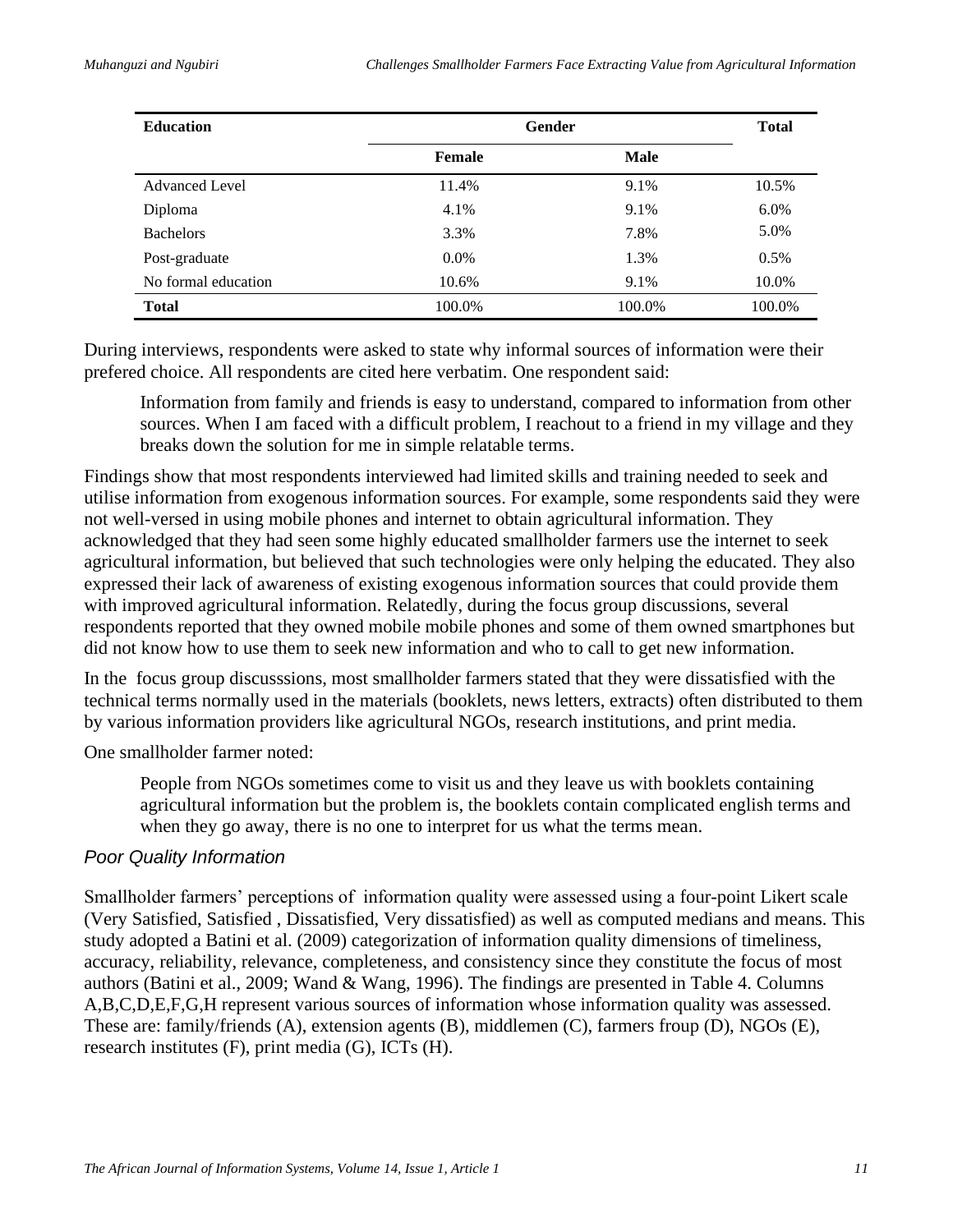#### **Table 4**

| <b>Information quality dimensions</b> | <b>Median</b>  |     |     |                |                |                |                | Mean |      |
|---------------------------------------|----------------|-----|-----|----------------|----------------|----------------|----------------|------|------|
|                                       | A              | B   | C   | D              | E              | F              | G              | H    |      |
| <b>Timeliness</b>                     |                | 3   | 3   | $\overline{2}$ | $\overline{4}$ | $\overline{4}$ | 3              | 2    | 2.75 |
| Accuracy                              | 3              |     | 4   |                | 2              | 3              | 3              | 3    | 2.5  |
| Reliability                           | $\overline{2}$ | 3   | 4   | 2              | 3              | $\overline{4}$ | $\overline{4}$ | 3    | 3.13 |
| Relevance                             | $\overline{2}$ |     | 3   | 2              | 2              | 3              | 3              | 3    | 2.38 |
| Completeness                          | 2              |     | 3   | $\overline{2}$ | 2              | $\overline{2}$ | 3              | 3    | 2.25 |
| Consistency                           |                | 3   | 2   | 2              | $\overline{4}$ | $\overline{4}$ | 4              | 3    | 2.90 |
| Mean                                  | 1.83           | 2.0 | 3.2 | 1.83           | 2.83           | 3.33           | 3.33           | 2.83 | 2.70 |

*Respondents Perception of Information Quality*

Findings in Table 4 show that the quality of information varies according to the source of information. However, means of 1.83 and 1.83 indicate that there was a positive perception of quality of information received from family and friends, and farmer groups, respectively. In the interviews, respondents stated that information from family and friends was timely and consistent, however they were dissatisfied with the accuracy of this information. Similar findings were stated by respondents in focus groups. One smallholder farmer said:

A friend who has grown tomatoes for more than five years can give you all the information about tomatoes anytime you want it. You just have to walk to her home and ask. But sometimes they give you information that they heard from other farmers, which may not be accurate to the problem at hand.

Respondents also expressed their disatisfaction with timeliness of delivery of information from extension officers, yet they considered time a very important factor in agricultural production.

To quote one smallholder farmer, among many similar statements provided in the focus group discussions: "Sometimes I spend weeks trying to get in touch with government extension officers from the sub-county, and completely fail to see them. Extension officers are not reliable."

Respondents in focus groups discussions and interviews also expressed dissatisfaction with information from research institutions and NGOs. They reported that information from these sources was always unreliable, untimely, irrelevant, and incomplete. A big number of smallholder farmers stated that:

They come and teach us new techniques of farming and they promise to come back to see how the farm is performing so that they can give us more tips but they do not always come back. More so, they only come when introducing new varieties of crops and do not want to listen to existing problems we have.

A number of respondents also reported that information from middlemen, mostly price and input information, was very misleading. They stated that it was usually profit-oriented, and only benefitted the middlemen.

#### *Poor Design of Information Channels*

Smallholder farmers' perceptions of the user experience of various information sources were assessed. This was essential in determining the user exprience or subjective value of various sources of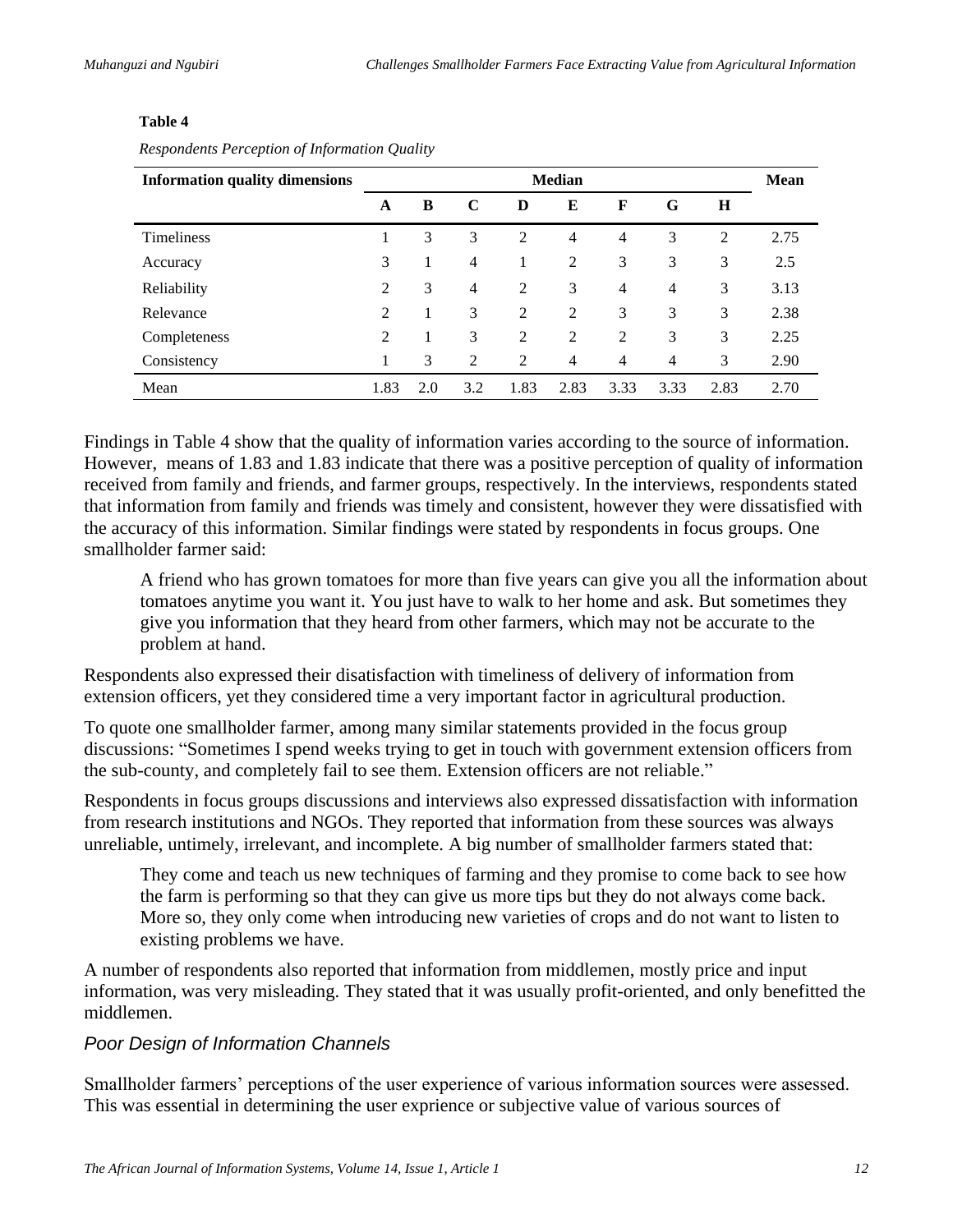information. The design features assessed include accessibility, ability to update information, ability to receive feedback, ease of use, as well as the ability to store and reuse information. These design features were adopted from Mahindarathne and Min (2018) study on farmers' information needs and seeking patterns that are essential for designing agricultural information systems. The findings are presented in Table 5. Columns A,B,C,D,E,F,G,H represent various sources of information whose perception of design of channels was accessed. These are: family/friends (A), extension agents (B), middlemen (C), farmers group (D), NGOs (E), research institutes (F), print media (G) and ICTs (H).

#### **Table 5**

| <b>Design Features</b>                       | <b>Median</b>  |                |                |                |                |                |                |                | <b>Mean</b> |
|----------------------------------------------|----------------|----------------|----------------|----------------|----------------|----------------|----------------|----------------|-------------|
|                                              | A              | B              | C              | D              | E              | F              | G              | H              |             |
| Accessibility                                | 1              | 3              | 3              | $\overline{2}$ | $\overline{4}$ | $\overline{4}$ | $\overline{4}$ | $\overline{2}$ | 2.87        |
| Ability to update<br>information             | $\overline{2}$ | 1              | 3              | 1              | $\overline{4}$ | $\overline{4}$ | 3              | $\overline{2}$ | 2.50        |
| Ability to receive<br>feedback               | 1              | 2              | 3              | 2              | $\overline{4}$ | 3              | $\overline{4}$ | 3              | 2.75        |
| Ability to store<br>and reuse<br>information | $\overline{4}$ | $\overline{4}$ | $\overline{4}$ | 4              | 3              | 3              | 2              | $\overline{2}$ | 3.25        |
| Ease of use                                  |                | 2              | 3              | 2              | 3              | $\overline{4}$ | 3              | 3              | 2.63        |
| <b>Mean</b>                                  | 1.80           | 2.40           | 3.20           | 2.20           | 3.60           | 3.60           | 3.20           | 2.40           | 2.80        |

*Respondents' Perception of Design of Information Channels*

The findings in Table 5 above show that the general perception of the design of information channels was low. This is indicated by the mean of 2.80 of the responses. From the interviews, 31.5% (63) of respondents stated that they had means to explicitly store agricultural information and 68.5% (137) reportedly lacked the means to explicitly store agricultural information. Of those that stored information, 70% stored it on paper, and 30% stored it electronically on their mobile phones (SMS). In focus group discussions, respondents stated that they wished they had stored important information obtained from various sources.

This is because they always cultivated similar crops season after season, and could learn from some of the information in such case that they had stored it.

In the interviews, respondents also reported that most ICTs like radio, mobile phones, and television are difficult to use, and do not give them the opportunity to ask questions or interact with the information providers easily. One smallholder farmers noted that: "Mobile phones have very small screens, typing is difficult and the messages are very brief. You cannot easily use them to convey long explanations. They are only good for financial transactions."

Similar findings were stated by smallholder farmers in focus group discussions. Some smallholder farmers who used internet to search for information stated that most websites visited have static and outdated information, and are not interactive. To quote one smallholder farmer, among many similar statements in the focus groups: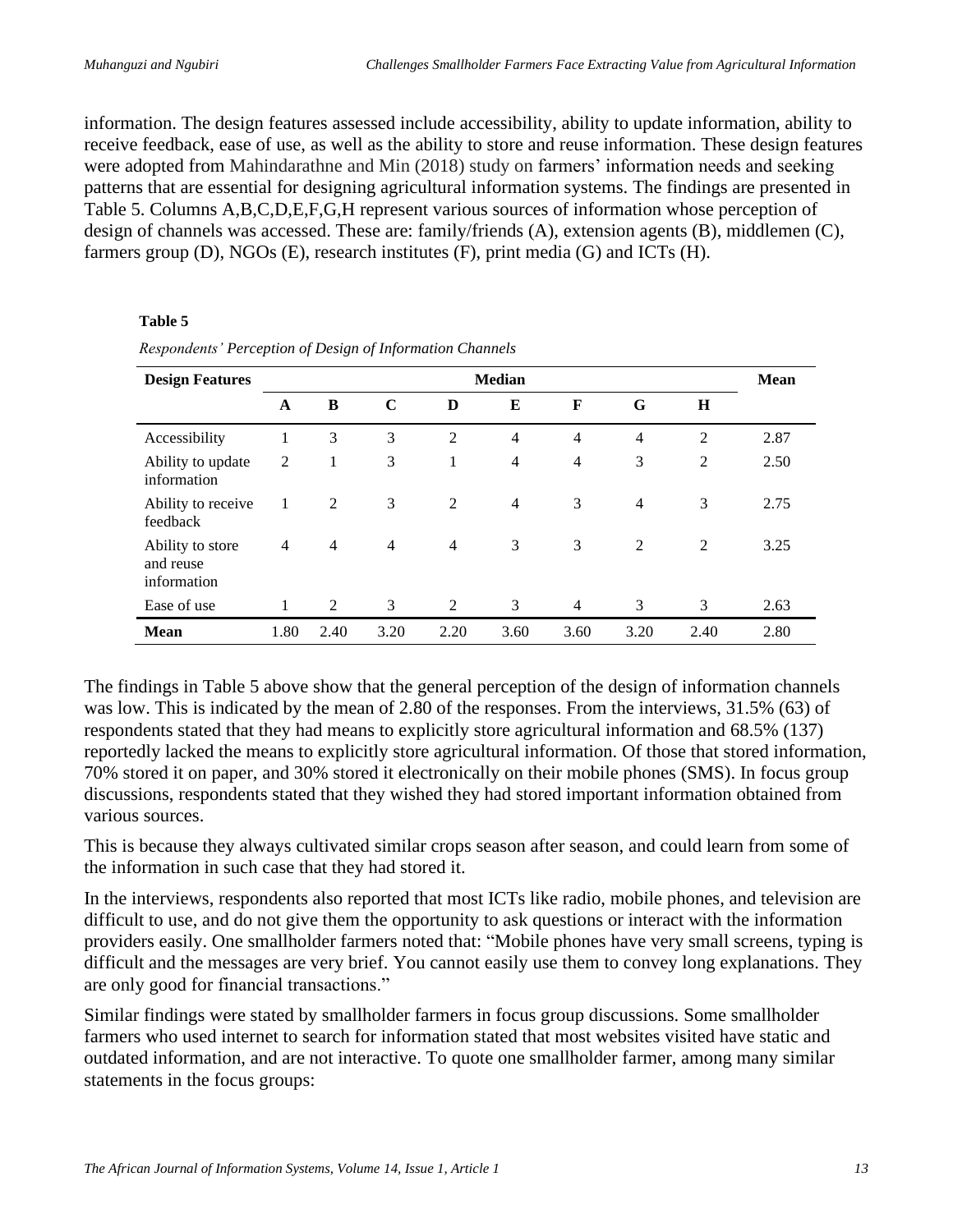Information posted on a website is normally long, complicated texts, which is rarely updated. Asking question is difficult. It requires one to look for contact information, which is always hard to find. One is normally presented with a form to fill in what they want to ask and then wait for feedback in form of an email, which rarely comes.

The findings show that poorly designed information channels affects smallholder farmers' subjective value perceptions, which consquently undermines their ability to extract value from agricultural information.

#### *High Cost of Information*

High cost of agricultural information was reported to be one of the challenges smallholder farmers faces in extracting value from information. Most of the costs were related to information search and retrieval. In the interviews, respondents attributed the costs to acquiring and maintaining ICTs used to search for agricultural information. These costs included airtime, internet, and dry cells for the radios.

Other costs were related to transport facilitation required by extension personnel from the sub-county headquarters to the farm, and costs related to transportation of the farmer from the farm to sub-country or district headquarters, where agriculture offices are located. In support of this, during the focus groups, one smallholder farmer narrated the following:

Information from extension workers is very helpful, but each time you call them to your farm, they require that you give them transport facilitation. Imagine the amount of money you spend on airtime and transport, which you could have spent on buying inputs.

#### **Strategies to Enable Smallholder Farmers Extract more Value from Agricultural Information**

Smallholder farmers were requested to provide strategies that can be deployed to overcome challenges faced in extracting value from agricultural information.

Below are their suggestions:

Short training programes: Smallholder farmers stated that they could expand the sources from which they seek information if they received relevant training, particularly in the use of ICTs. Over 90% of respondents had mobile phones and of those, 38.2% were smart phones.

Those who owned smart phones mostly used them for normal communication. They agreed that use of ICTs would save them time and costs needed to access information especially where they had to travel long distances to get information. They also stated that they had heard that internet could be used to find solutions to the problems they were facing. To quote one smallholder farmer, among many similar statements provided in the focus group discussions: "I heard that I can 'google' and find all the answers to the problems I have in the garden, but I don't know how to 'google'."

Simple information formats: Most respondents agreed that the use of audio, video and picture formats is helpful in making information easy to understand. They had seen some of their fellow farmers watching agricultural related video content with smartphones, and therefore suggested they would consider using the same means to access agricultural information in future.

Most respondents agreed that constant and interactive communication with external sources is important in helping them breakdown new agricultural information and apply it correctly. In the focus group discussions, most respondents opted for information conveyed by word of mouth, because it is possible to seek clarification when obtaining the information. Smallholder farmers have suggested that other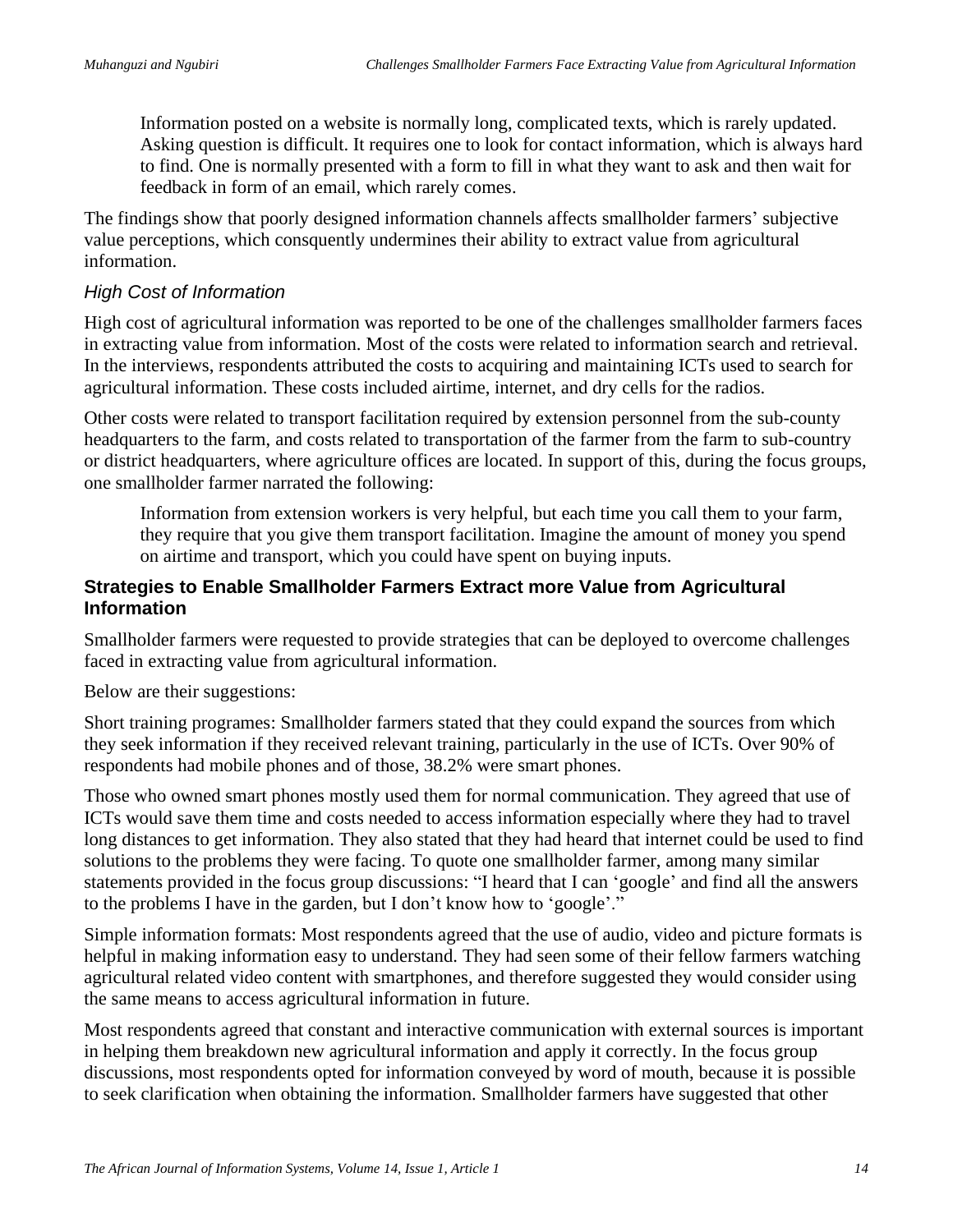information sources, such as ICTs, should design mechanisms that allow for human interaction and collaboration that mimic the existing mechanisms they use to communicate with other farmers. They also proposed that information sources ought to translate information into local languages. In the focus group discussions, one smallholder narrated:

Everything is in English. When I buy chemicals for my garden, all the instructions are in English. I use my local language all the time, even while in the market. Information providers should translated materials into our local language, because we understand things better when they are in our local language.

They also suggested that government ought to make some of the information sources freely accessible and subsidize internet bundles, voice bundles, television sets, and smartphones, so that they might be able to take advantages of the new sources of information to improve production.

## **DISCUSSION OF FINDINGS**

Smallholder farmers are faced with various challenges that inhibit them from extracting value from agricultural information. The results are consistent with previous findings, which show the prevalence of low access and low utilization of information, despite wide availability of improved agricultural information.

## **Education and Training**

A majority of smallholder farmers are poorly educated, and this challenge limits their ability to seek and use information from exogenous sources. These findings are consistent with the views of Jenkins et al. (2011), Just et al. (2002) and Opolot (2016), who reported that actors with low levels of education are likely to seek information from informal sources including family, friends, neighbors, and farmer groups. Mahindarathne and Min (2019) also stated that farmers with high levels of education and training tend to seek out information more actively than do those farmers with relatively low levels of education and training. The findings are also consistent with the study by Just et al. (2006), which found that actors with low levels of education are likely to consume highly refined information packaged in simple formats. Yap et al. (2020) also states that low levels of education and training are also associated with low awareness of information sources and lack of information search skills. In a study by Yongling (2004) conducted in China, it was found that low levels of education affects farmers' ability to distinguish between 'good' and 'bad' information. This implies that low level of education and training undermines pre-use value perceptions as well as experience value perceptions, which encumbers proliferation and consumption of new knowledge and information from exogenous sources like research institutions, print media, and non-governmental organizations, which may affect outcomes of agricultural activities.

# **Information Quality, Cost of Information and Design of Information Channels**

From the findings, it is apparent that the general perception of information quality is poor. These findings are consistent with the study by Dutta (2009) and Akpabio et al. (2007), which showed that smallholder farmers often get information that is outdated, unreliable, and inaccurate. As a result, Llewellyn (2007) also stated that farmers perceive information from farmers groups to be of high quality, and information from exogenous sources to be of low quality. Findings from the focus groups and interviews attribute this shortfall to the timelines, consistency, reliability, and aspects of the information received from these exogenous agricultural information sources. Majid et al. (2001) maintained that lack of current, accurate, sufficient, relevant, and timeliness of information may hinder proliferation of new knowledge and information to farmers. In a related study by Yongling (2004)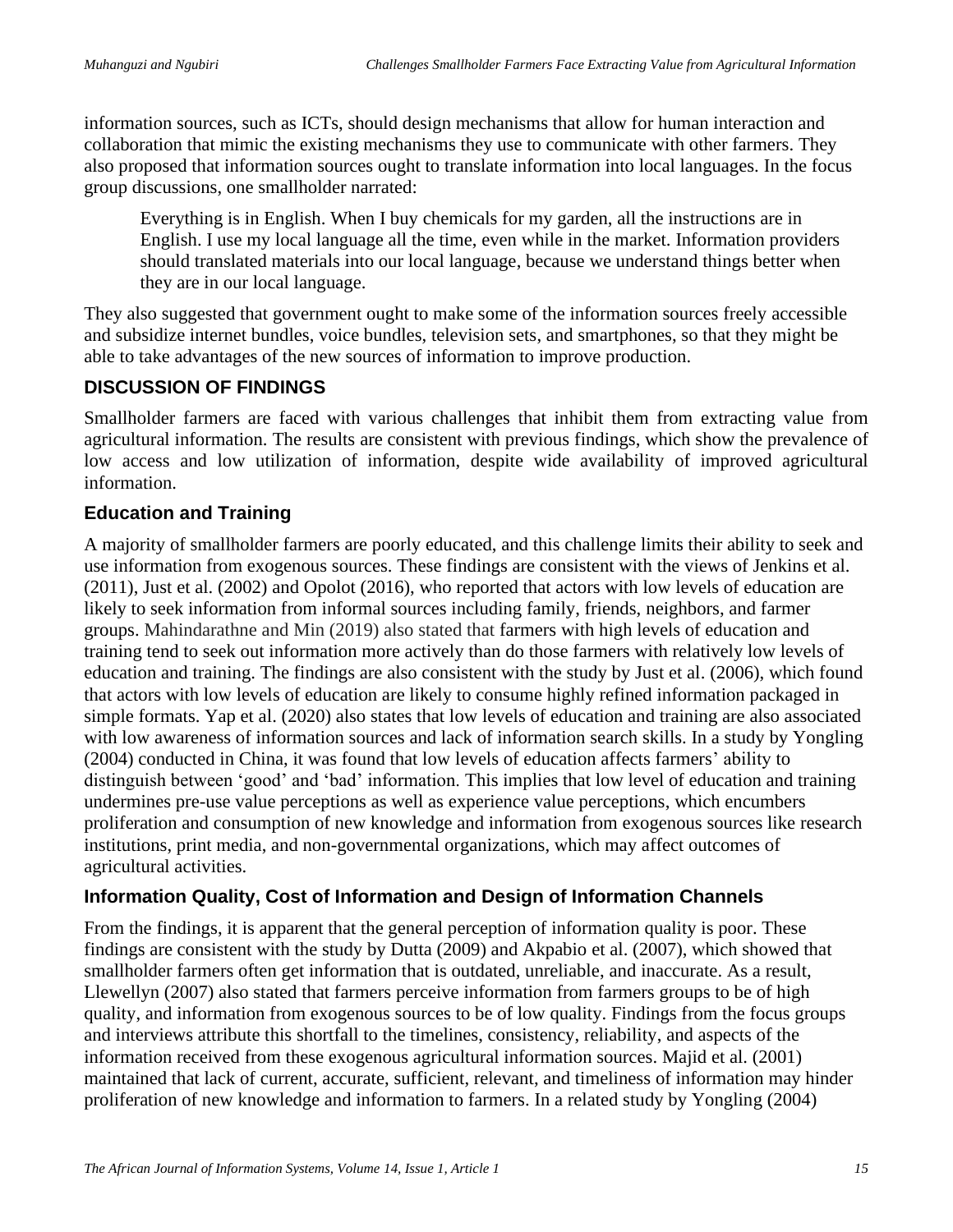conducted in China, it was found that there was a problem of low-quality, outdated, inaccurate, or incomplete agricultural information. These findings confirm that information quality shapes smallholder farmers' value perception of information. Poor quality of information cuts across all the value aspects. It affects pre-use value perception – that is, prior to information use; use value (while using the information); and post-use value outcomes which consequently leads to low agricultural productivity.

Insofar as cost of information is concerned, the findings show that the cost of information search and retrieval is high, especially information costs involved in use of ICTs to obtain information compared to other sources like fellow farmers. The cost of computers and mobile phones is too high for many to afford in most countries in SSA, monthly internet access rates are very high, and related charges are unaffordable for most people (Hosseini et al., 2009). These findings are also consistent with those of Hosseini et al. (2009) and Khan (2001), which show that the cost of buying and maintaining mobile phones affects the use and adoption of ICTs in agricultural activities. A study conducted by Wyche and Steinfield (2015) found that farmers sometimes switch off mobile phones to "preserve the charge", or only maintain small airtime balances on their phones, which constrains their ability to seek out agricultural information. Prior empirical studies by Yap et al. (2020) and Zimmer et al. (2007) argued that information seekers tend to minimize the access cost and use the most convenient and cheapest sources.

These findings are consistent with the views expressed in the study by Islam and Gronlund (2011), and Martin and Abbott (2011). They stated that information search costs are one of the most significant impediments farmers face while extracting value from agricultural information from formal sources.

On the design of information channels, findings show that most information channels used by smallholders are poorly designed in terms of ability to provide feedback, ease of use, storage, and reuse of information. This is consistent with the findings in the study by Lwoga et al. (2010), who reported that smallholder farmers lack mechanisms to explicitly store agricultural information. Baumüller (2018) and Salemink et al. (2017) also stated that poor usability of ICT applications is one of the impediments that slows implementation of ICTs for agriculture especially in rural areas. Harris and Achora (2018) state that poor design of ICT based information channels makes it challenging for inexperienced users to obtain agricultural information, and that this is exacerbated by very small screen real estate that makes navigation on feature phones difficult.

## **Suggested Strategies to Enhance Extraction of Value from Agricultural Information**

Strategies that could help smallholder farmers extract more value from information include short training programmes directed at improving skills of smallholder farmers especially in the use of ICTs, simple information formats which are easy to understand, subsidization of agricultural information services. These strategies are consistent with the studies conducted by Lwoga et al. (2010), Oladele (2008), Opolot (2016) and Zhang et al. (2016). Lwoga et al. (2010) expressed the need for capacity building in the use of ICTs to enhance information flow between farmers and information providers. Smallholder farmers also stated that such programmes would increase their awareness of existing information sources. Oladele (2008) and Zhang et al. (2016) proposed use of audio-visual guides as means to enhance utilization of information especially among the illiterate. Opolot (2016) proposed regular and interactive communication with external information sources for proper application of agricultural information.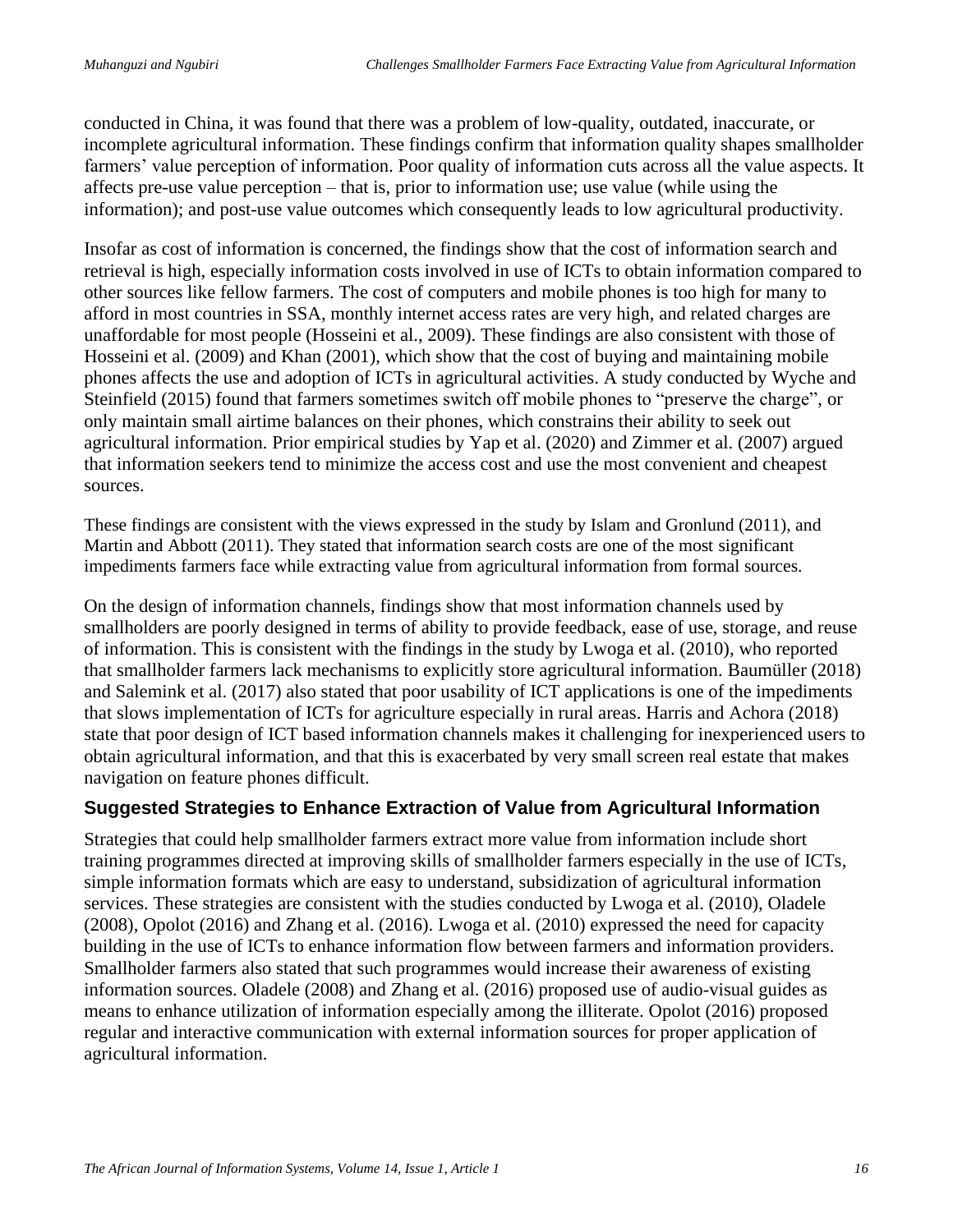#### **Implications and Recommendations**

#### *Practical Implications*

Regarding low levels of education and training, information service providers and policy makers should integrate capacity building programs when rolling out new information services. Information service providers should also be aware of the existing illiteracy handicaps and craft solutions that are easier to adopt for the less educated. Furthermore, information service providers should improve information quality across all dimensions of information quality, particularly the time taken to access the information services, since time is a key factor in agricultural activities. In relation to the high cost of information and information access, the government should lower costs of access to information and gadgets through provision of government subsidies for devices, as well as internet or airtime packages, in order to help smallholders. Information service providers should approach the design of information services from a human-centered design perspective, considering that smallholders are illiterate, use feature phones that have small screens, and operate in environments that have poor telecommunication infrastructure. Governments and other organizations involved in provision of agricultural information can use this study's findings to guide formulating agricultural information dissemination policies aimed at improving utilization of modern information.

#### *Theoretical Implications*

This study demonstrates the relationship between value of information theory and information-seeking behavior theory and uses these theories to shed light on challenges hindering smallholder farmers from extracting value from agricultural information. This is significant because it highlights the processes smallholder farmers undertake to extract value from agricultural information, which will inform future studies about aspects in agricultural information value extraction that should be understood to improve utilisation of agricultural information, and consequently increase productivity and profitability of the agricultural sector in the developing world. The study also contributes to the body of knowledge by elaborating that agricultural information is valued through use and thus providing an essential ingredient in focusing efforts that will reduce existing bottlenecks related to consumption of agricultural information.

#### **CONCLUSION AND FUTURE WORK**

The study set out to investigate challenges smallholder farmers face in extracting value from agricultural information and what strategies can be implemented to enable them overcome those challenges.

The findings indicated that most respondents had low level of education with the majority below an ordinary level certificate of education. The primary source of agricultural information utilised by most respondents was other farmers including family, neighbours, friends, and farmer groups, due to the ability to interact and seek clarification when needed, proximity in terms of timeliness, as well as ease of access. The sources that were utilised the least are research institutions, print media, non-governmental organisations, and the internet. This was due to hight level of difficulty in accessing these sources, high cost involved in utilising these sources, poor information quality, and lack of training regarding how to use some of these sources. Respondents also lacked means to efficiently collect and store agricultural information, which hindered them to learn from past experiences and make accurate references from information received. Furthermore, respondents stated that they lacked the means to interactively engage with other sources to seek clarifications, to easily share experiences, and to collectively solve common agricultural problems. Several strategies were proposed to solve these challenges. They include training, improving design of information channels, close collaboration with other stakeholders, translating agricultural information into local languages, and government intervention in accelerating use of ICTs.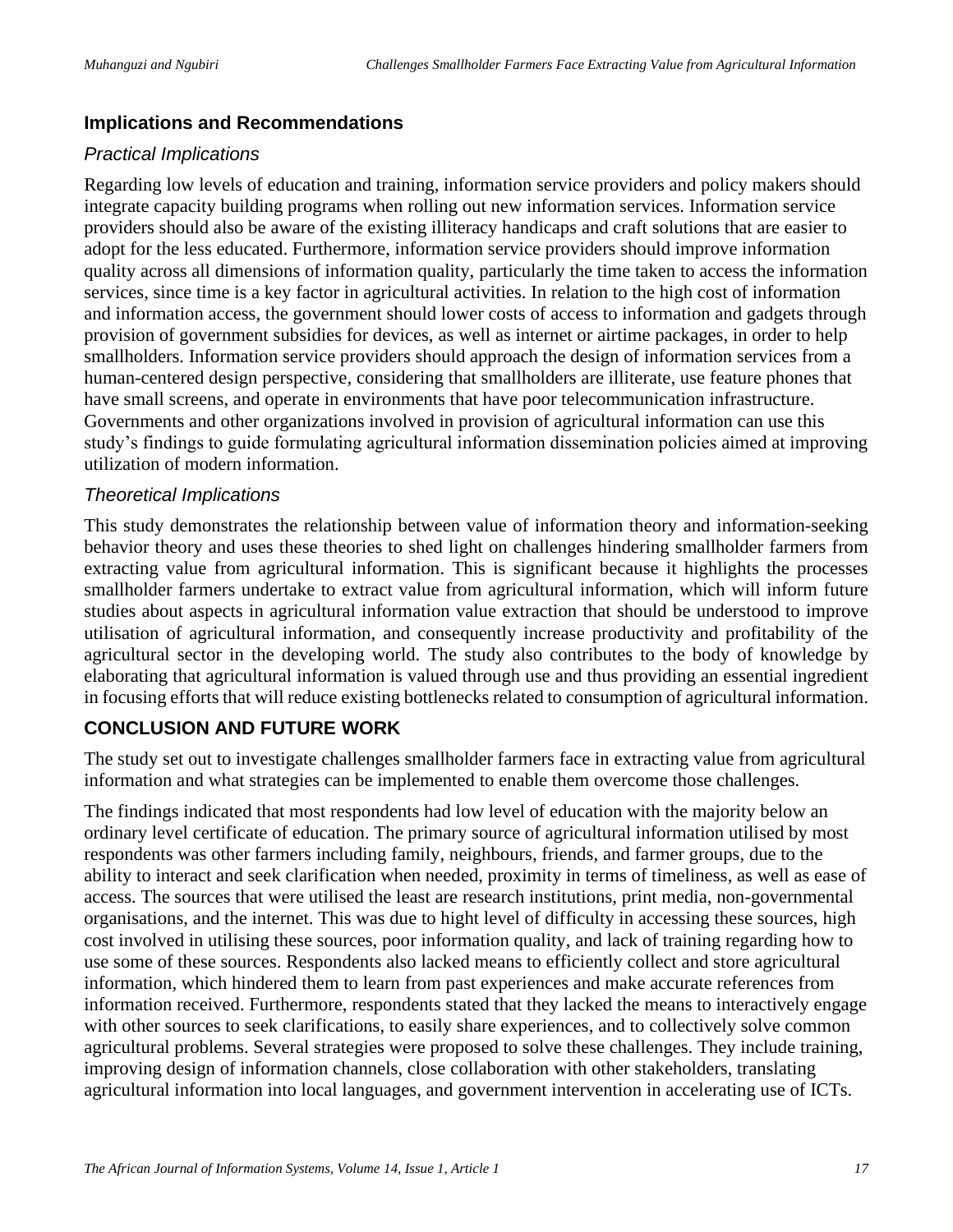## **Limitations**

The study solely collected information from smallholder farmers, but other stakeholders such as information service providers could have been useful as well, since they are involved in the dissemination of agricultural information. This study was limited to only three districts in Uganda, with only 200 respondents, which might not be fully representative of all the smallholder farmers in Uganda.

#### **Future Research**

In light of the findings, the study recommends an investigation be carried out to determine whether the suggested strategies can aid smallholder farmers to extract more value from agricultural information. More studies should also be conducted in other countries in Africa and the rest of the developing world to generalize and validate the findings of this study. Some challenges like poor information quality and high cost of information are broad in terms of depth of research and therefore can be independently investigated. Furthermore, an information system based on the suggested strategies can be implemented to put these strategies into practice.

## **REFERENCES**

- Agwu, A. E., & Adeniran, A. A. (2009). Sources of agricultural information used by arable crop farmers in Isale Osun farm settlement, Osogbo local government area of Osun State. *Journal of Agricultural Extension*, *13*(1), 24-34. https://doi.org/10.4314/jae.v13i1.53872
- Aker, J. C. (2011). Dial "A" for agriculture: A review of information and communication technologies for agricultural extension in developing countries. *Agricultural Economics*, *42*(6), 631-647. https://doi.org/10.1111/j.1574- 0862.2011.00545.x
- Aker, J. C., Ghosh, I. & Burrell, J. (2016). The promise (and pitfalls) of ICT for agriculture initiatives. *Agricultural Economics*, *47*(S1), 35-48. https://doi.org/10.1111/agec.12301
- Akpabio, I. A., Okon, D. P. & Inyang, E. B. (2007). Constraints affecting ICT utilization by agricultural extension officers in the Niger Delta, Nigeria. *Journal of Agricultural Education and Extension*, *13*(4), 263-272. https://doi.org/10.1080/13892240701630986
- Alliance for a Green Revolution in Africa. (2014). Africa agriculture status report 2014: Climate change and smallholder agriculture in Sub Saharan Africa. Nairobi, Kenya.<http://hdl.handle.net/10568/42343>
- Anaglo, J. N., Antwi, G., Manteaw, S. A., & Kwapong, N. A. (2020). Influence of agricultural information sources on the practices and livelihood outcomes of cassava farmers in Eastern Region of Ghana. *Journal of Sustainable Development, 17(*1 & 2*),* 2-10. http://hdl.handle.net/123456789/1237
- Asenso-Okyere, K., & Mekonnen, D. A. (2012). The importance of ICTs in the provision of information for improving agricultural productivity and rural incomes in Africa. *African Human Development Report. UNDP sponsored research series*.
- Aziagba, P. C., & Okede, G. W. (2011). Information seeking behaviour of cassava farmers in Upata Clan, Ekpeye community of rivers state, Nigeria. *Journal of Research in Education and Society*, *2*(3), 1-7.
- Babu, S. C., Glendenning, C. J., Okyere, K. A., & Govindarajan, S. K. (2012). Farmers' information needs and search behaviors: Case study in Tamil Nadu, India (No. 1007-2016-79468). https://doi.org/10.22004/ag.econ.126226
- Barakabitze, A. A., Kitindi, E. J., Sanga, C., Shabani, A., Philipo, J., & Kibirige, G. (2015). New technologies for disseminating and communicating agriculture knowledge and information: Challenges for agricultural research institutes in Tanzania. *The Electronic Journal of Information Systems in Developing Countries*, *70*(1), 1-22. https://doi.org/10.1002/j.1681-4835.2015.tb00502.x
- Batini, C., Cappiello, C., Francalanci, C., & Maurino, A. (2009). Methodologies for data quality assessment and improvement. *ACM Computing Surveys (CSUR)*, *41*(3), 1-52. https://doi.org/10.1145/1541880.1541883
- Baumüller, H. (2018). The little we know: An exploratory literature review on the utility of mobile phone‐enabled services for smallholder farmers. *Journal of International Development*, *30*(1), 134-154. https://doi.org/10.1002/jid.3314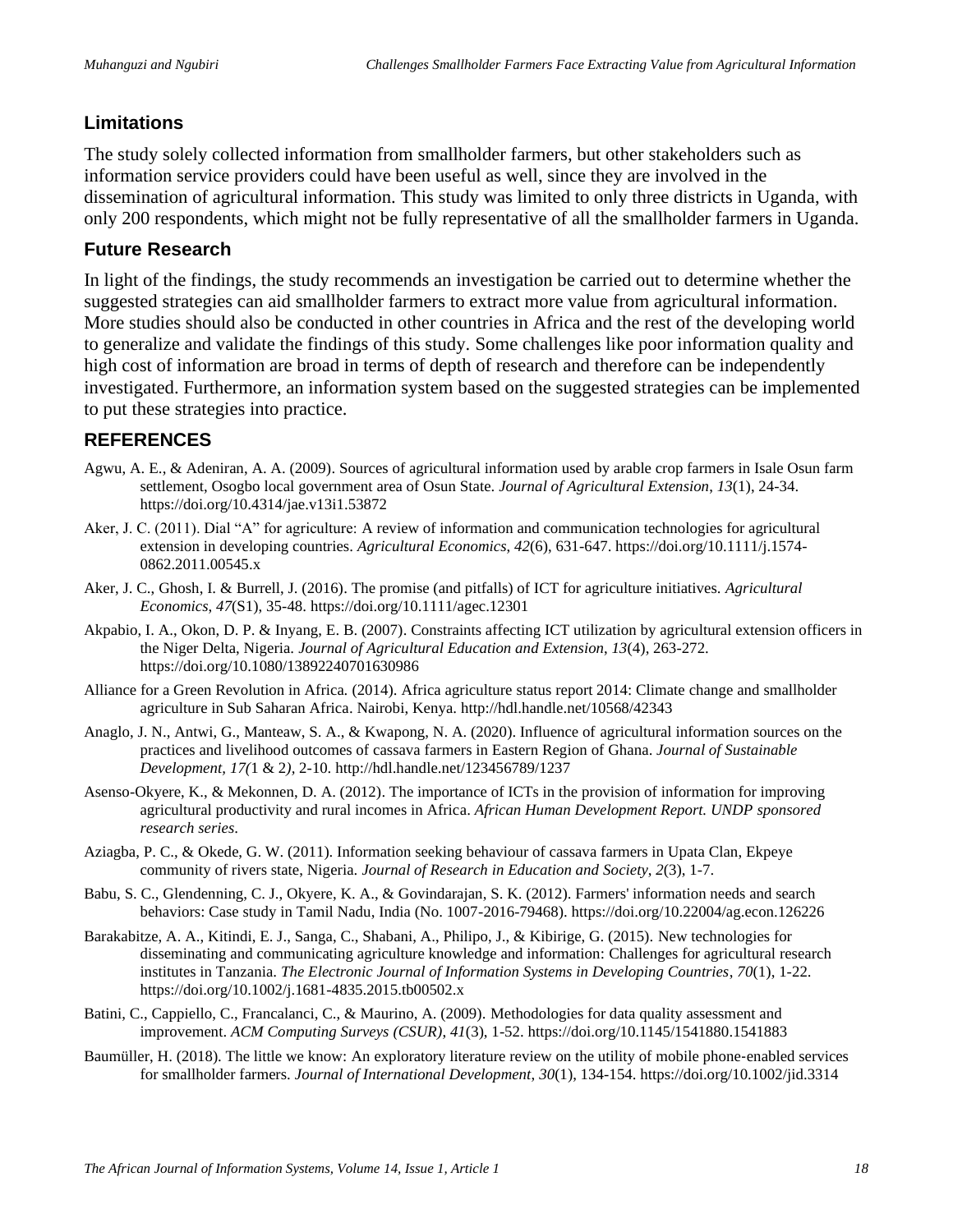- Brhane, G., Mammo, Y., & Negusse, G. (2017). Determinants of information seeking behavior of smallholder farmers of Tanqa Abergelle woreda, Central Zone of Tigray, Ethiopia. *Journal of Development and Agricultural Economics*, *9*(5), 121-128. https://doi.org/10.5897/JDAE2016.0801
- Chen, Y. (2005). Information valuation for information lifecycle management. In *Second International Conference on Autonomic Computing (ICAC'05)* (pp. 135-146). IEEE Computer Society.
- Creswell, J. W., & Clark, V. L. P. (2017). *Designing and conducting mixed methods research*. Sage publications.
- Creswell, J. W., & Creswell, J. D. (2017). *Research design: Qualitative, quantitative, and mixed methods approaches*. Sage publications.
- Daudu, S., Chado, S. S., & Igbashal, A. A. (2009). Agricultural information sources utilized by farmers in Benue State, Nigeria. *Publication Agriculture and Technology*, *5*(1), 39-48.
- Dervin, B. (1998). Sense-making theory and practice: An overview of user interests in knowledge seeking and use. *Journal of Knowledge Management*, *2*(2), 36-46. https://doi.org/10.1108/13673279810249369
- Devalkar, S. K., Seshadri, S., Ghosh, C., & Mathias, A. (2018). Data science applications in Indian agriculture. *Production and Operations Management*, *27*(9), 1701-1708. https://doi.org/10.1111/poms.12834
- Dutta, R. (2009). Information needs and information-seeking behavior in developing countries: A review of the research. *The International Information & Library Review*, *41*(1), 44-51. https://doi.org/10.1016/j.iilr.2008.12.001
- Easdown, W., & Starasts, A. (2004). Constructing useful information for farmers–the role of IT. In *Proceedings of the 4th International Crop Science Congress* http://www. cropscience. org. au/icsc2004/symposia/4/3/238\_easdownwj. htm
- Elly, T., & Silayo, E. E. (2013). Agricultural information needs and sources of the rural farmers in Tanzania: A case of Iringa rural district. *Library Review, 62*(8/9), 547-566. https://doi.org/10.1108/LR-01-2013-0009
- Fuglie, K., Gautam, M., Goyal, A., & Maloney, W. F. (2019). *Harvesting prosperity: Technology and productivity growth in agriculture*. World Bank Publications*.*
- Glazer, R. (1993). Measuring the value of information: The information-intensive organization. *IBM Systems Journal*, *32*(1), 99-110. https://doi.org/10.1147/sj.321.0099
- Guarte, J. M., & Barrios, E. B. (2006). Estimation under purposive sampling. *Communications in Statistics-Simulation and Computation*, *35*(2), 277-284. https://doi.org/10.1080/03610910600591610
- Gururaj, B., Hamsa, K. R., & Mahadevaiah, G. S. (2017). Doubling of small and marginal farmers income through rural nonfarm and farm sector in Karnataka. *Economic Affairs*, *62*(4), 581-587. https://doi.org/10.5958/0976- 4666.2017.00070.5
- Harris, C. G., & Achora, J. C. (2018). Designing ICT for agriculture (ICT4A) innovations for smallholder farmers: The case of Uganda. In *Interacción 2018: Proceedings of the XIX International Conference on Human Computer Interaction.* Association for Computing Machinery. https://doi.org/10.1145/3233824.3233830
- Hoang, H. G. (2020). Determinants of the adoption of mobile phones for fruit marketing by Vietnamese farmers. *World Development Perspectives*, *17*, Article 100178. https://doi.org/10.1016/j.wdp.2020.100178
- Hosseini, S. J. F., Niknami, M., & Chizari, M. (2009). To determine the challenges in the application of ICTs by the agricultural extension service in Iran. *Journal of Agricultural Extension and Rural Development*, *1*(1), 27-30.
- Huaccho Huatuco, L., Efstathiou, J., Sivadasan, S., & Calinescu, A. (2001). The value of dynamic complexity in manufacturing systems. In *Proceedings of the International Conference of the Production and Operations Management Society. (POMS-Brazil 2001)* (pp. 180-188).
- Islam, M. S., & Grönlund, Å. (2011). Bangladesh calling: Farmers' technology use practices as a driver for development. *Information Technology for Development*, *17*(2), 95-111. https://doi.org/10.1080/02681102.2010.526093
- Israel, G. D. (2012). *Sampling: Determining sample size* [Bulletin PEOD6]. University of Florida. https://krishanpandey.com/rpapersd/Determining%20Sample%20Size.pdf
- Jenkins, A., Velandia, M., Lambert, D. M., Roberts, R. K., Larson, J. A., English, B. C. & Martin, S. W. (2011). Factors influencing the selection of precision farming information sources by cotton producers. *Agricultural and Resource Economics Review*, *40*(2), 307-320. https://doi.org/10.1017/S106828050000808X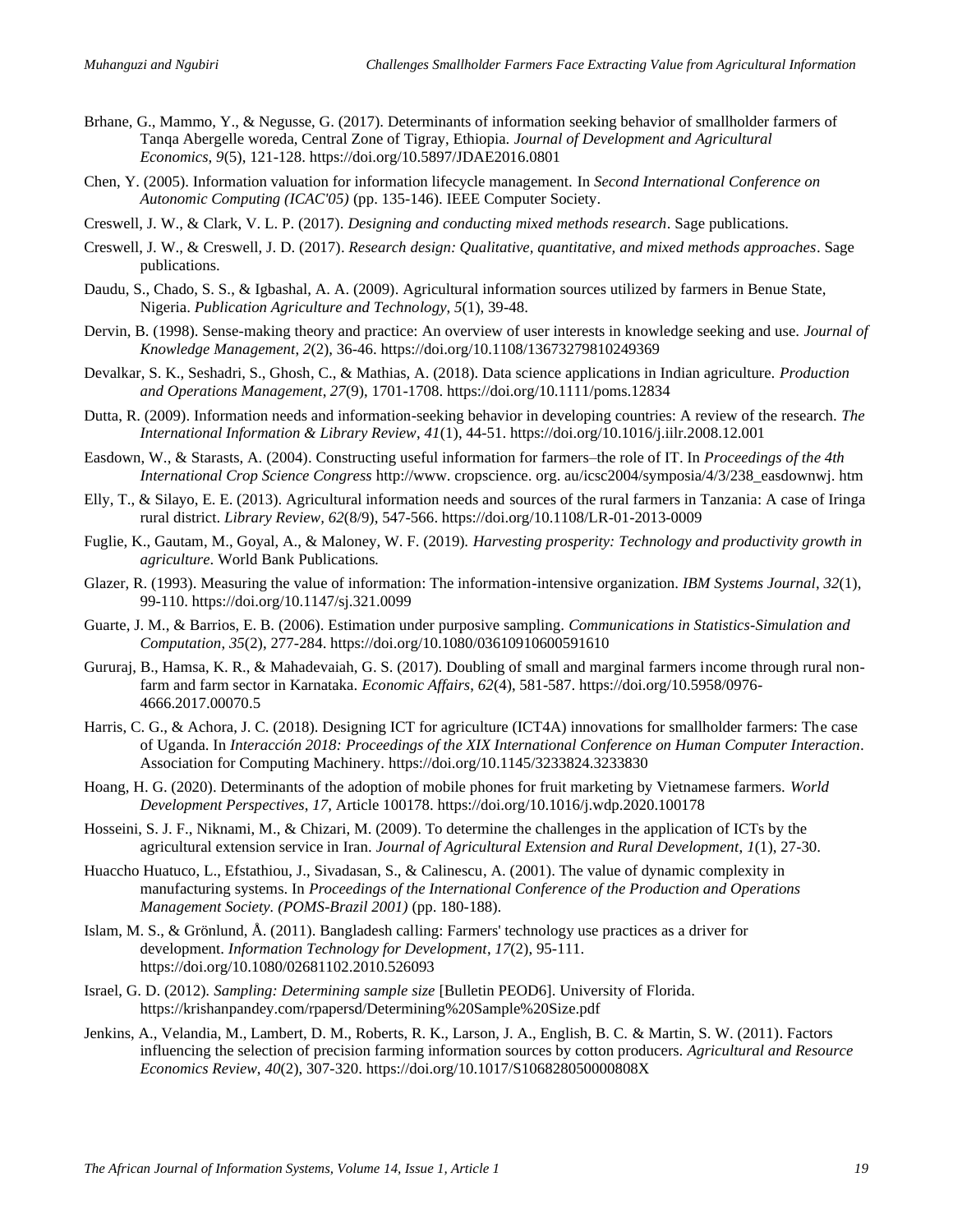- Just, D. R., Wolf, S. A., & Zilberman, D. (2006). Effect of information formats on information services: Analysis of four selected agricultural commodities in the USA. *Agricultural Economics*, *35*(3), 289-301. https://doi.org/10.1111/j.1574-0862.2006.00163.x
- Just, D. R., Wolf, S. A., Wu, S., & Zilberman, D. (2002). Consumption of economic information in agriculture. *American Journal of Agricultural Economics*, *84*(1), 39-52. https://doi.org/10.1111/1467-8276.00241
- Kaddu, S. B. (2011). *Information and communication technologies'(ICTs) contribution to the access and utilisation of agricultural information by the rural women in Uganda.* [Doctoral dissertation, Makerere University, Kampala Uganda]. Makerere University. https://www.mak.ac.ug/documents/PhDAbstractSarahKaddu.pdf
- Kaniki, A. M. (2001). *Community profiling and needs assessment. Knowledge, information and development: An African perspective.* Scottsville, South Africa: School of Human and Social Studies, University of Natal (Pietermaritzburg), 187-199.
- Kante, M., Oboko, R., & Chepken, C. (2017). Influence of perception and quality of ICT-Based agricultural input information on use of ICTs by farmers in developing countries: Case of Sikasso in Mali. *The Electronic Journal of Information Systems in Developing Countries*, *83*(1), 1-21. https://doi.org/10.1002/j.1681-4835.2017.tb00617.x
- Kari, J. (1998, November 12-15). *Making sense of sense-making: From metatheory to substantive theory in the context of paranormal information seeking* [Paper]. Nordis-Net Workshop, Oslo, Norway.
- Khan, B. H. (2001). A framework for e-learning. *Elearning Magazine*. https://www.elearningmag.com/
- Kopiyawattage, K. P., Warner, L. A., & Roberts, T. G. (2018). Information needs and information-seeking behaviors of urban food producers: Implications for urban extension programs. *Journal of Agricultural Education*, *59*(3), 229- 242. https://doi.org/10.5032/jae.2018.03229
- Krishna, A., & Naik, G. (2017). Use of information quality concepts to improve effectiveness of agricultural information delivery: Some empirical evidence. In R. Baguma,,R. De', & T. Janowski (Eds.), *ICEGOV '17: Proceedings of the 10th International Conference on Theory and Practice of Electronic Governance* (pp. 610-612). Association for Computing Machinery. https://doi.org/10.1145/3047273.3047349
- Leedy, P. D., & Ormrod, J. E. (2005). *Practical research: Planning and design* (9th ed.). Pearson Custom.
- Livingston, G., Schonberger, S., & Delaney, S. (2011, January 24-25). *Sub-Saharan Africa: The state of smallholders in agriculture*. IFAD Conference on New Directions for Smallholder Agriculture, Rome. <http://citeseerx.ist.psu.edu/viewdoc/download?doi=10.1.1.383.3124&rep=rep1&type=pdf>
- Llewellyn, R. S. (2007). Information quality and effectiveness for more rapid adoption decisions by farmers. *Field Crops Research*, *104*(1-3), 148-156. https://doi.org/10.1016/j.fcr.2007.03.022
- Lokanathan, S., & Kapugama, N. (2012). *Smallholders and micro-enterprises in agriculture: Information needs and communication patterns*. SSRN*.* http:// doi.org/10.2139/ssrn.2309313
- Lwoga, E. T. (2011). Knowledge management approaches in managing agricultural indigenous and exogenous knowledge in Tanzania. *Journal of Documentation*, *67*(3), 407-430. https://doi.org/10.1108/00220411111124523
- Lwoga, E. T., Ngulube, P., & Stilwell, C. (2010). Managing indigenous knowledge for sustainable agricultural development in developing countries: Knowledge management approaches in the social context. *The International Information & Library Review*, *42*(3), 174-185. https://doi.org/10.1016/j.iilr.2010.07.006
- Lwoga, E. T., Ngulube, P., & Stilwell, C. (2011). Challenges of managing indigenous knowledge with other knowledge systems for agricultural growth in sub-Saharan Africa. *Libri*, *61*(3), 226-238.
- Mahindarathne, M. G. P. P., & Min, Q. (2019). Factors that influence farmers' information seeking behaviour: A study of Sri Lankan vegetable farmers. *Journal of Information & Knowledge Management*, *18*(03), Article 1950037. https://doi.org/10.1142/S0219649219500370
- Majid, S., Anwar, M. A., & Eisenschitz, T. S. (2001). User perceptions of library effectiveness in Malaysian agricultural libraries. *Library Review*, *50*(4), 176-186. https://doi.org/10.1108/00242530110390451
- Martin, B. L., & Abbott, E. (2011). Mobile phones and rural livelihoods: Diffusion, uses, and perceived impacts among farmers in rural Uganda*. Information Technologies & International Development*, *7*(4), pp-17.
- Mbagwu, F. C., Benson, O. V., & Onuoha, C. O. (2018, August 20 September 1). *Challenges of meeting information needs of rural farmers through internet-based services: Experiences from developing countries in Africa*. IFLA WLIC 2018, Kuala Lumpur, Malaysia. http://ifla-test.eprints-hosting.org/view/conferences/2018/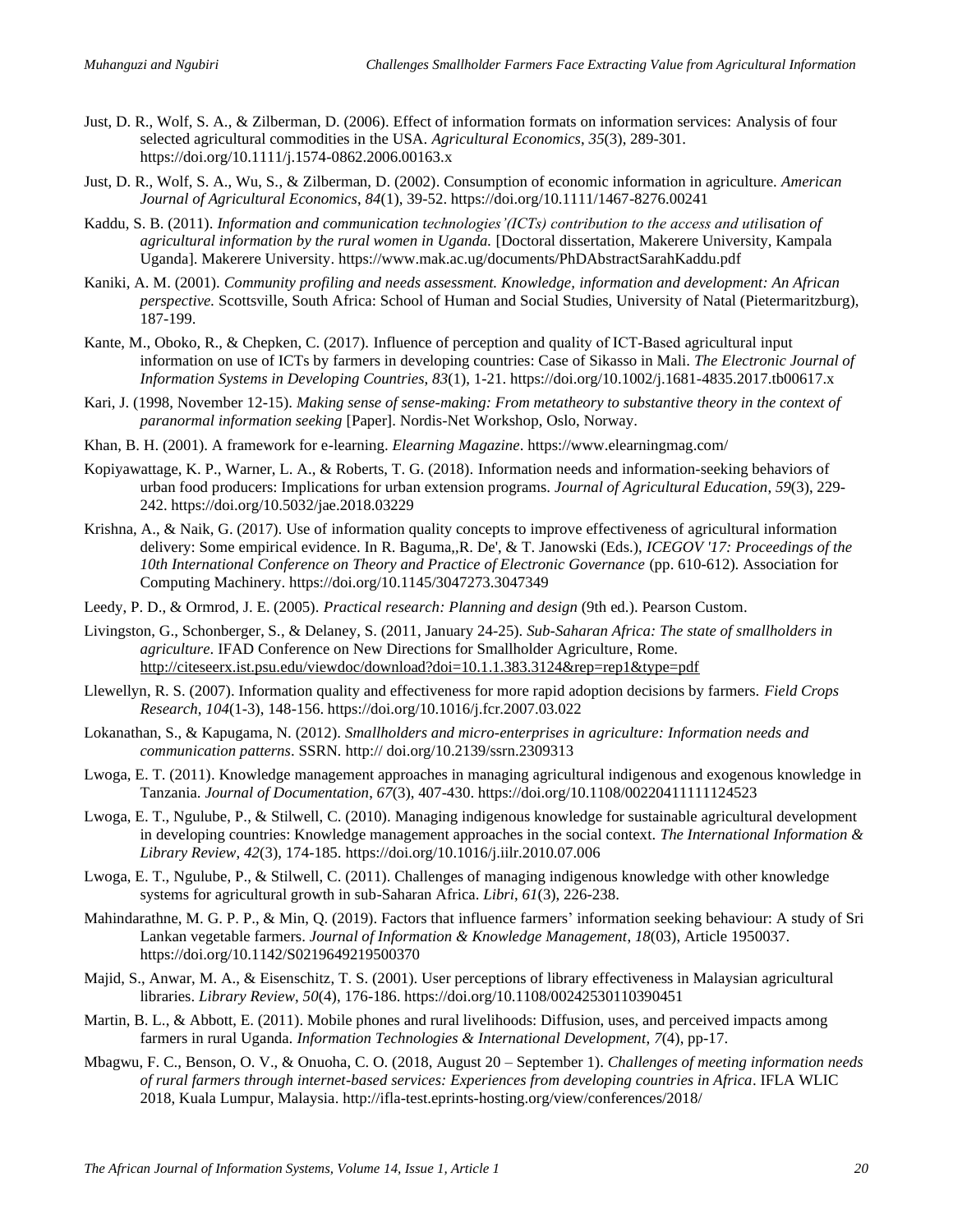- Mittal, S., Gandhi, S., & Tripathi, G. (2010). *Socio-economic impact of mobile phones on Indian agriculture* (Working Paper No. 246). Indian Council for Research on International Economic Relations (ICRIER). http://hdl.handle.net/10419/176264
- Moody, D. L., & Walsh, P. (1999). Measuring the value of information-an asset valuation approach. In *Proceedings of the European Conference on Information Systems (ECIS)*, (pp. 496-512). Association for Information Systems.
- Morville, P., & Rosenfeld, L. (2007). Design and documentation: Information architecture for the World Wide Web (3<sup>rd</sup> ed.). O'Reilly.
- Nwone, S., & Mutula, S. (2018). Information seeking behaviour of the professoriate in selected federal universities in southwest Nigeria. *South African Journal of Libraries and Information Science*, *84*(1), 20-34. <https://hdl.handle.net/10520/EJC-10c8f5b7c4>
- Oboko, R. O. (2018). *An investigation into mobile phone-based information seeking processes of smallholder farmers and the use of information on maize fertilizer subsidy: The case of Endebess Sub-County, Trans Nzoia County* [Doctoral dissertation, University of Nairobi]. Erepository, University of Nairobi. http://hdl.handle.net/11295/104877
- Oladele, O. I. (2008). Comparative analysis of use of videos versus traditional extension agent and techniques in dissemination of rice cultivation practices in Ogun State, Nigeria. *Journal of International Agricultural and Extension Education*, *15*(1), 55-68. https://doi.org/10.5191/jiaee.2008.15106
- Opolot, H. (2016). Quality and dissemination of information for strengthening University-farming community engagement in northern Uganda. *African Journal of Rural Development*, *1*(1), 23. https://doi.org/10.22004/ag.econ.263573
- Purohit, P., Subramanian, A., Naik, G., & Swaminathan, B. (2015, April 13-15). *What is Information worth for an extra quintal of grain? Randomised experimental evidence from farmers in India*. 89th Annual Conference of the Agricultural Economics Society, England. https://doi.org/10.22004/ag.econ.204290
- Raban, D. R. (2007). User‐centered evaluation of information: A research challenge. *Internet Research, 17*(3)*,* 306-322. https://doi.org/10.1108/10662240710758948
- Raban, D. R., & Rusho, Y. (2018). Value perception of information sources in the context of learning. *Open Information Science*, *2*(1), 83-101. https://doi.org/10.1515/opis-2018-0007
- Rahman, T., Ara, S., & Khan, N. A. (2020). Agro-information service and information-seeking behaviour of small-scale farmers in rural Bangladesh. *Asia-Pacific Journal of Rural Development*, *30*(1-2), 175- 194. https://doi.org/10.1177%2F1018529120977259
- Rehman, F., Muhammad, S., Ashraf, I., Ch, K. M., & Ruby, T. (2013). Effect of farmers' socioeconomic characteristics on access to agricultural information: Empirical evidence from Pakistan. *The Journal of Animal & Plant Sciences*, *23*(1), 324-32.
- Repo, A. J. (1986). The dual approach to the value of information: An appraisal of use and exchange, values. *Information Processing & Management, 22*(5), 373-383. https://doi.org/10.1016/0306-4573(86)90072-5
- Richardson, D. (2006). *ICTs: Transforming agricultural extension?* CGSpace. https://hdl.handle.net/10568/63626
- Salemink, K., Strijker, D., & Bosworth, G. (2017). Rural development in the digital age: A systematic literature review on unequal ICT availability, adoption, and use in rural areas. *Journal of Rural Studies*, *54*, 360-371. https://doi.org/10.1016/j.jrurstud.2015.09.001
- Siyao, P. O. (2012). Barriers in accessing agricultural information in Tanzania with a gender perspective: The case study of small-scale sugar cane growers in Kilombero District. The *Electronic Journal of Information Systems in Developing Countries*, *51*(1), 1-19. https://doi.org/10.1002/j.1681-4835.2012.tb00363.x
- Spencer, P. R. (2000). Valuing information assets for security risk management. *Information Systems Security*, *9*(4), 1-7. https://doi.org/10.1201/1086/43311.9.4.20000910/31364.4
- Staatz, J. M., & Dembele, N. N. (2008). *Agriculture for development in sub-Saharan Africa*. World Bank. http://hdl.handle.net/10986/9043
- Stilwell, C. (2010). Understanding indigenous knowledge: Bridging the knowledge gap through a knowledge creation model for agricultural development. *South African Journal of Information Management*, *12*(1), 1-8. https://hdl.handle.net/10520/AJA1560683X\_332
- Teddlie, C., & Tashakkori, A. (2009). *Foundations of mixed methods research: Integrating quantitative and qualitative approaches in the social and behavioral sciences*. Sage.